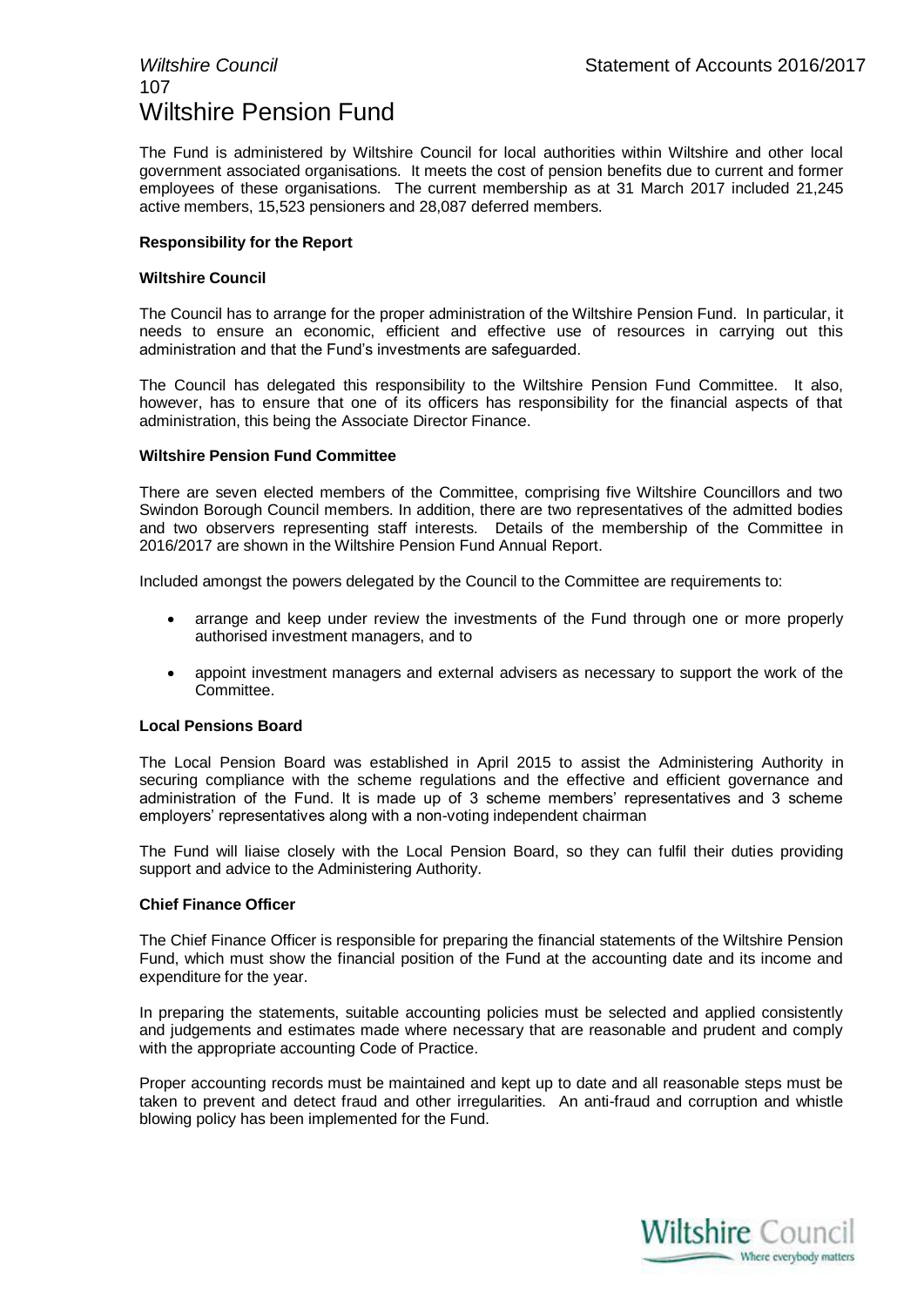#### **Actuarial Statement**

This statement has been prepared in accordance with Regulation 57(1)(d) of the Local Government Pension Scheme Regulations 2013. It has been prepared at the request of the Administering Authority of the Fund for the purpose of complying with the aforementioned regulation.

#### **Description of Funding Policy**

The funding policy is set out in the Administering Authority's Funding Strategy Statement (FSS), dated September 2016. In summary, the key funding principles are as follows:

- to ensure the long-term solvency of the Fund, using a prudent long term view. This will ensure that sufficient funds are available to meet all members' /dependants' benefits as they fall due for payment;
- to ensure that employer contribution rates are reasonably stable where appropriate;
- to minimise the long-term cash contributions which employers need to pay to the Fund, by recognising the link between assets and liabilities and adopting an investment strategy which balances risk and return (this will also minimise the costs to be borne by Council Tax payers);
- to reflect the different characteristics of different employers in determining contribution rates. This involves the Fund having a clear and transparent funding strategy to demonstrate how each employer can best meet its own liabilities over future years; and
- to use reasonable measures to reduce the risk to other employers and ultimately to the Council Tax payer from an employer defaulting on its pension obligations.

The FSS sets out how the administering Authority seeks to balance the conflicting aims of securing the solvency of the Fund and keeping employer contributions stable.

#### **Funding Position as at the last formal valuation**

The most recent actuarial valuation carried out under Regulation 62 of the Local Government Pension Scheme Regulations 2013 was as at 31 March 2016. This valuation revealed that the Fund's assets, which at 31 March 2016 were valued at £1,831 million, were sufficient to meet 82% of the liabilities (i.e. the present value of promised retirement benefits) accrued up to that date. The resulting deficit at the 2016 valuation was £415 million.

Each employer had contribution requirements set at the valuation, with the aim of achieving full funding within a time horizon and probability measure as per the FSS. Individual employers' contributions for the period 1 April 2017 to 31 March 2020 were set in accordance with the Fund's funding policy as set out in its FSS.

#### **Principal Actuarial Assumptions and Methods used to value the liabilities**

Full details of the methods and assumptions used are described in the 2016 valuation report.

#### **Method**

The liabilities were assessed using an accrued benefits method which takes into account pensionable membership up to the valuation date, and makes an allowance for expected future salary growth to retirement or expected earlier date of leaving pensionable membership.

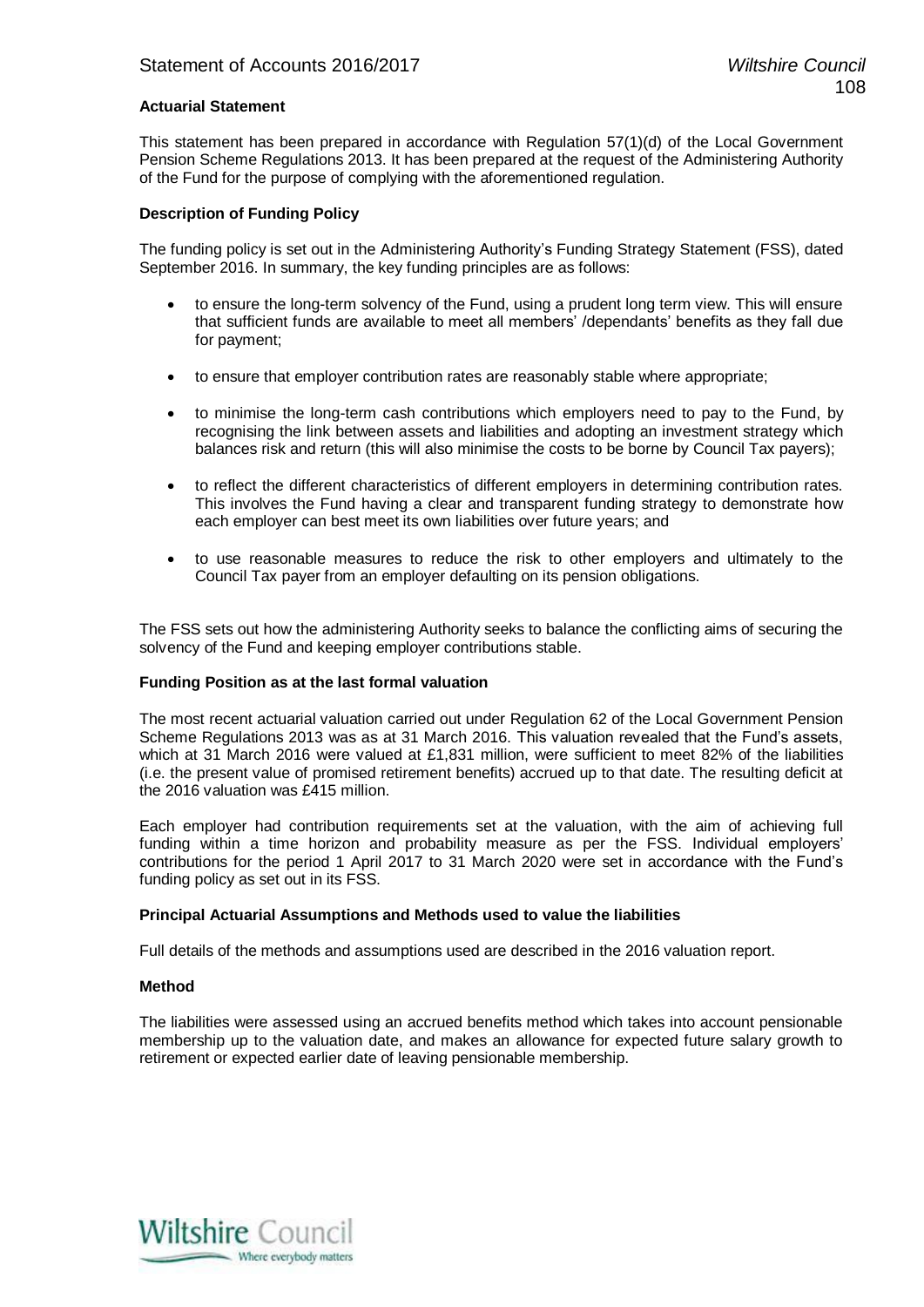## 109 **Assumptions**

A market-related approach was taken to valuing the liabilities, for consistency with the valuation of the Fund assets at their market value.

The key financial assumptions adopted for the 2016 valuation were as follows:

| <b>Financial Assumptions</b>      | 31 March 2016 |
|-----------------------------------|---------------|
| Discount rate                     | 4.0%          |
| Salary increase assumption        | 2.4%          |
| Benefit increase assumption (CPI) | 2.1%          |

The key demographic assumption was the allowance made for longevity. The life expectancy assumptions are based on the Funds VitaCurves with improvements in line with the CMI\_2013 model, assuming the current rate of improvements has reached a peak and will converge to a long term rate of 1.25%p.a. Based on these assumptions, the average future life expectancies at age 65 are as follows:

|                           | <b>Males</b> | <b>Females</b> |
|---------------------------|--------------|----------------|
| <b>Current Pensioners</b> | 22.5 years   | 24.9 years     |
| Future Pensioners*        | 24.1 years   | 26.7 years     |

\*Aged 45 at the 2016 Valuation

Copies of the 2016 valuation report and Funding Strategy Statement are available on request from Wiltshire Council, the administering authority to the Fund.

#### **Experience over the period since 31 March 2016**

Since the last formal valuation, real bond yields have fallen placing a higher value on the liabilities. The effect of this has been broadly offset by strong asset returns. Both events have roughly cancelled each other out in terms of the impact on the funding position as at 31 March 2017.

The next actuarial valuation will be carried out as at 31 March 2019. The Funding Strategy statement will also be reviewed at that time.

#### **Audit**

KPMG LLP act as the external auditor of the Council, and therefore the pension fund.

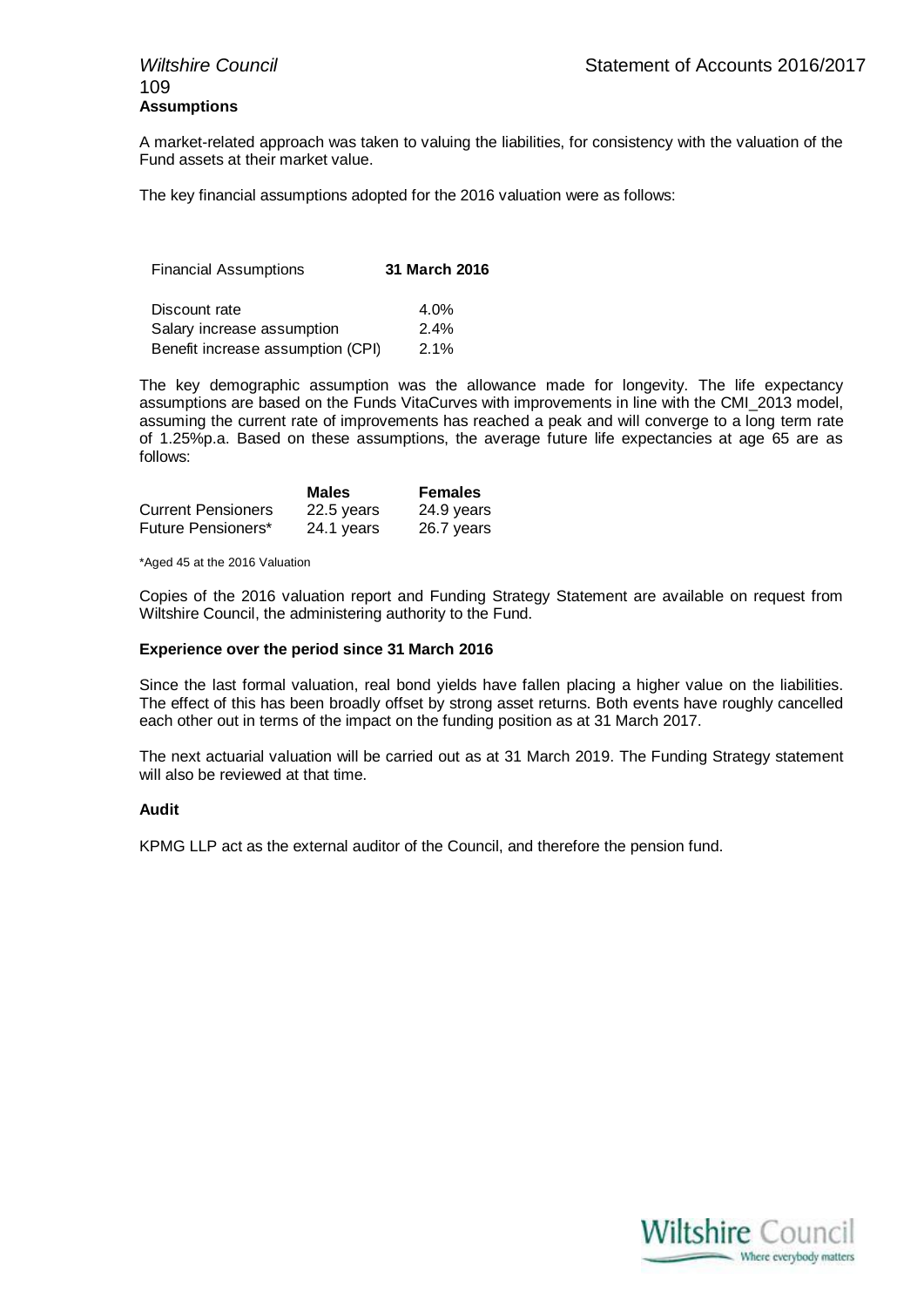#### **Investment Management Policy**

Overall responsibility for investment policy lies with the Wiltshire Pension Fund Committee, which reports directly to Wiltshire Council.

The Investment Strategy is revised annually by the Fund.

The current strategy has the dual aim of increasing returns and reducing risk by increasing diversification and alternative approaches. Details of the strategy are provided in the Fund's Statement of Investment Principles (SIP) for the period up to 31 March 2017 and in the Investment Strategy Statement (ISS) for the period from 1 April 2017– these documents can be supplied upon request or viewed at www.wiltshirepensionfund.org.uk.

The full list of managers as at 31 March 2017 were:

| Company                   | <b>Mandate</b>                     | <b>Share of</b> |
|---------------------------|------------------------------------|-----------------|
|                           |                                    | <b>Fund</b>     |
| Baillie Gifford           | Global Equity                      | 15.0%           |
| CBRE Global Multi Manager | Property                           | 13.0%           |
| Loomis Sayles             | Fixed Income                       | 10.5%           |
| <b>Barings</b>            | Absolute Return Fund               | 10.0%           |
| Legal & General           | Passive UK Equity                  | 12.5%           |
| Legal & General           | Global Equities                    | 5.0%            |
| Legal & General           | Government Bonds                   | 5.0%            |
| Legal & General           | <b>Fundamental Equities</b>        | 12.5%           |
| Investec                  | <b>Emerging Market Multi Asset</b> | 10.0%           |
| Partners Group            | Infrastructure                     | 5.0%            |
| M&G Investment Management | UK Companies Financing Fund        | 1.5%            |

During the year, the managers transacted purchases of £1039.4 million (£539.9m 2015/2016) and sales of £1,025.8 million (£523.4m 2015/2016). The value of assets under management at 31 March 2017 was £2,174.1 million, broken down by managers as follows:

| Legal & General                 | $£808.8$ million |
|---------------------------------|------------------|
| Baillie Gifford                 | £356.1 million   |
| CBRE Global Multi Manager       | £291.7 million   |
| <b>Barings Asset Management</b> | £210.7 million   |
| Loomis Sayles                   | £231.3 million   |
| M&G Investment Management       | £5.8 million     |
| Partners Group                  | £37.1 million    |
| Investec                        | $£232.6$ million |
| <b>Total</b>                    | £2,174.1 million |
|                                 |                  |

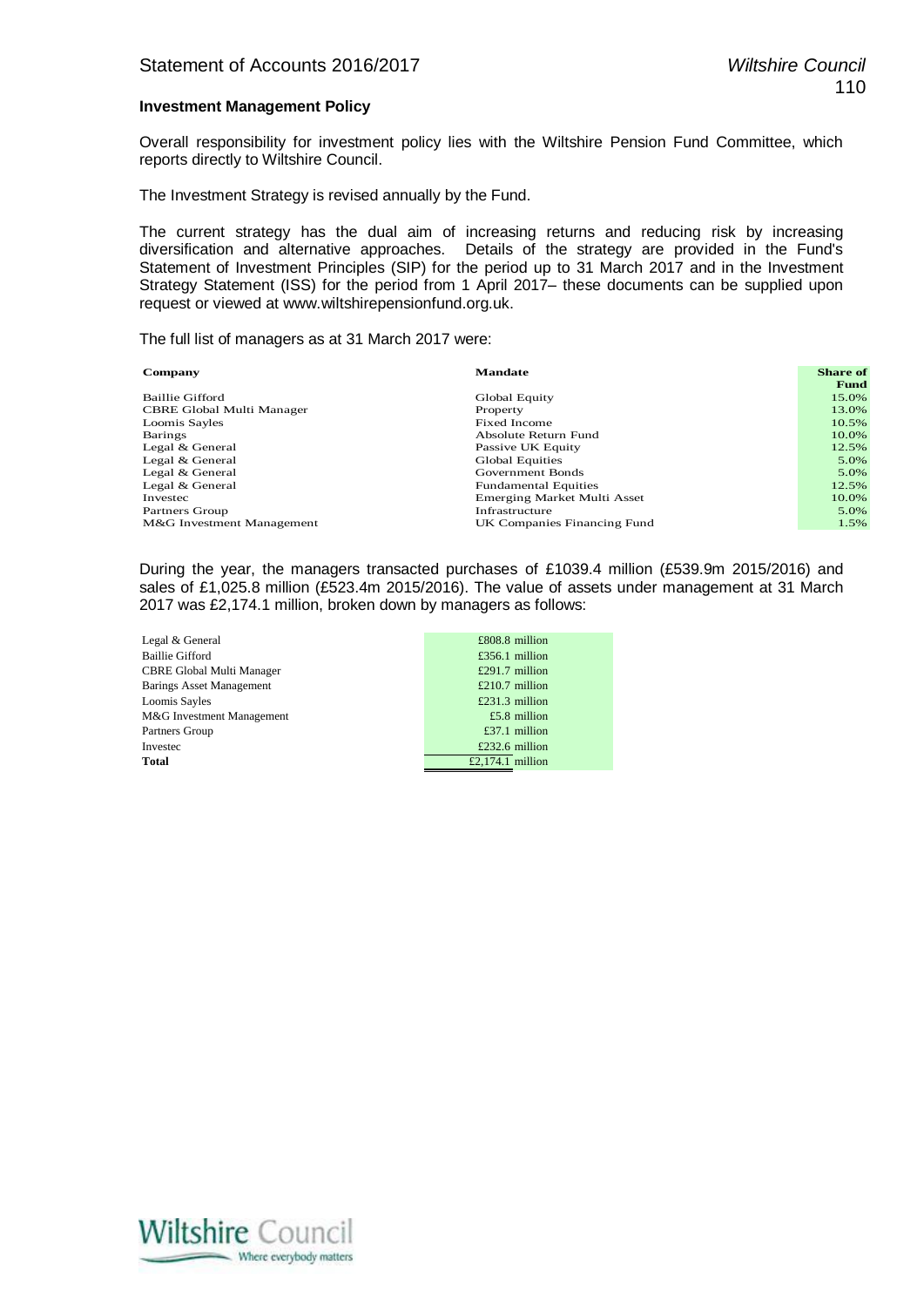111 2017

|                        |         | % of                 |
|------------------------|---------|----------------------|
|                        |         | £ million Fund total |
| United Kingdom         | 714.5   | 32.9                 |
| North America          | 223.6   | 10.3                 |
| Europe                 | 78.3    | 3.6                  |
| Asia, ex Japan         | 6.5     | 0.3                  |
| Other - Overseas       | 78      | 3.6                  |
| Other - Pooled Funds   | 1073.2  | 49.3                 |
|                        | 2,174.1 | 100.0                |
|                        |         |                      |
| Equities               | 1266.8  | 58.3                 |
| Fixed interest bonds   | 231.3   | 10.6                 |
| Cash & Derivatives     | 20.0    | 0.9                  |
| Property               | 262.8   | 12.1                 |
| Long-Short Hedge Fund  | 0.0     | 0.0                  |
| <b>Emerging Market</b> | 232.6   | 10.7                 |
| Infrastructure         | 35.7    | 1.6                  |
| Index linked bonds     | 124.9   | 5.8                  |
|                        | 2,174.1 | 100.0                |
|                        |         |                      |

Comparative figures for 2015/2016 are shown below.

|                              |                        |           | $%$ of            |
|------------------------------|------------------------|-----------|-------------------|
|                              |                        | £ million | <b>Fund total</b> |
| <b>Geographical analysis</b> | United Kingdom         | 614.0     | 33.6              |
|                              | North America          | 172.8     | 9.5               |
|                              | Europe                 | 67.8      | 3.7               |
|                              | Asia, ex Japan         | 6.2       | 0.3               |
|                              | Other - Overseas       | 60.6      | 3.3               |
|                              | Other - Pooled Funds   | 905       | 49.6              |
|                              |                        | 1,826.4   | 100.0             |
|                              |                        |           |                   |
| <b>Sector analysis</b>       | Equities               | 1098.0    | 60.1              |
|                              | Fixed interest bonds   | 202.2     | 11.1              |
|                              | Cash & Derivatives     | 22.4      | 1.2               |
|                              | Property               | 230.5     | 12.6              |
|                              | Long-Short Hedge Fund  | 0.0       | 0.0               |
|                              | <b>Emerging Market</b> | 153.0     | 8.4               |
|                              | Infrastructure         | 17.9      | 1.0               |
|                              | Index linked bonds     | 102.4     | 5.6               |
|                              |                        | 1,826.4   | 100.0             |

Safe custody of all investments is the responsibility of BNY Mellon and as such, they are registered in the name of, and are held by, its nominee companies or, alternatively, by overseas agents.

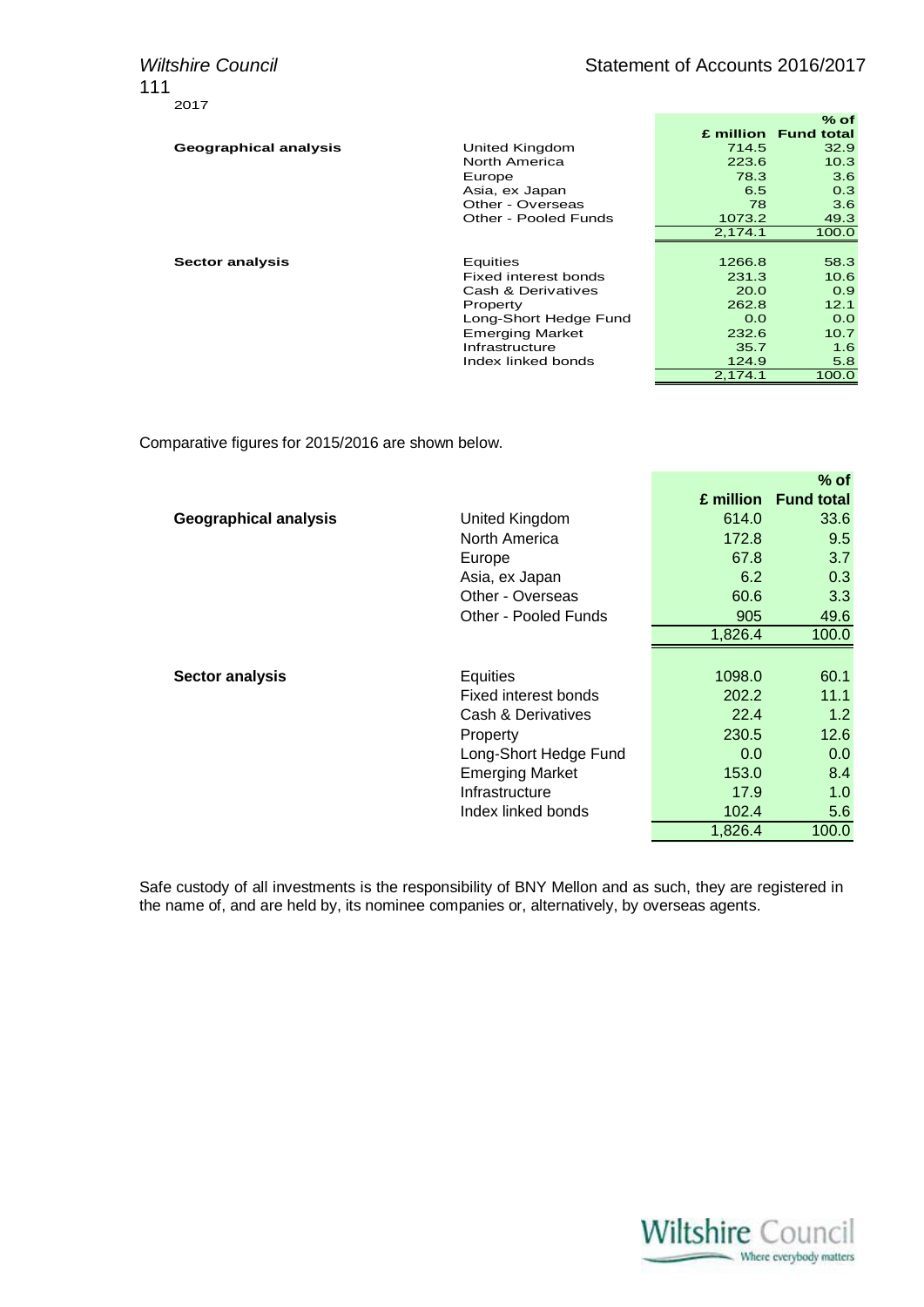#### **The Wiltshire Pension Fund**

| <b>Fund Account</b>                      | <b>Notes</b> | 2016/2017 | 2015/2016 |
|------------------------------------------|--------------|-----------|-----------|
| For the year ended 31 March              |              |           |           |
|                                          |              | £000      | £000      |
| <b>Contributions and benefits</b>        |              |           |           |
| Contributions receivable                 | 5            | 95,901    | 89,449    |
| Individual transfers                     |              | 3,604     | 2,491     |
|                                          |              | 99,505    | 91,940    |
| Benefits payable                         | 6            | (78, 814) | (76, 841) |
| Payments to and on account of leavers    | 7            | (4,808)   | (3,948)   |
|                                          |              | (83, 622) | (80, 789) |
| Management Expenses                      | 8&12         | (11, 181) | (9,336)   |
|                                          |              | 4,702     | 1,815     |
| <b>Returns on investments</b>            |              |           |           |
| Investment income                        | 9            | 10,076    | 11,764    |
| Change in market value of investments    | 11           | 334,031   | (27, 521) |
| Net returns on investments               |              | 344,107   | (15, 757) |
| Net Increase in the fund during the year |              | 348,809   | (13, 942) |
| <b>Opening Net Assets of the Fund</b>    |              | 1,838,661 | 1,852,603 |
| <b>Closing Net Assets of the Fund</b>    |              | 2,187,470 | 1,838,661 |

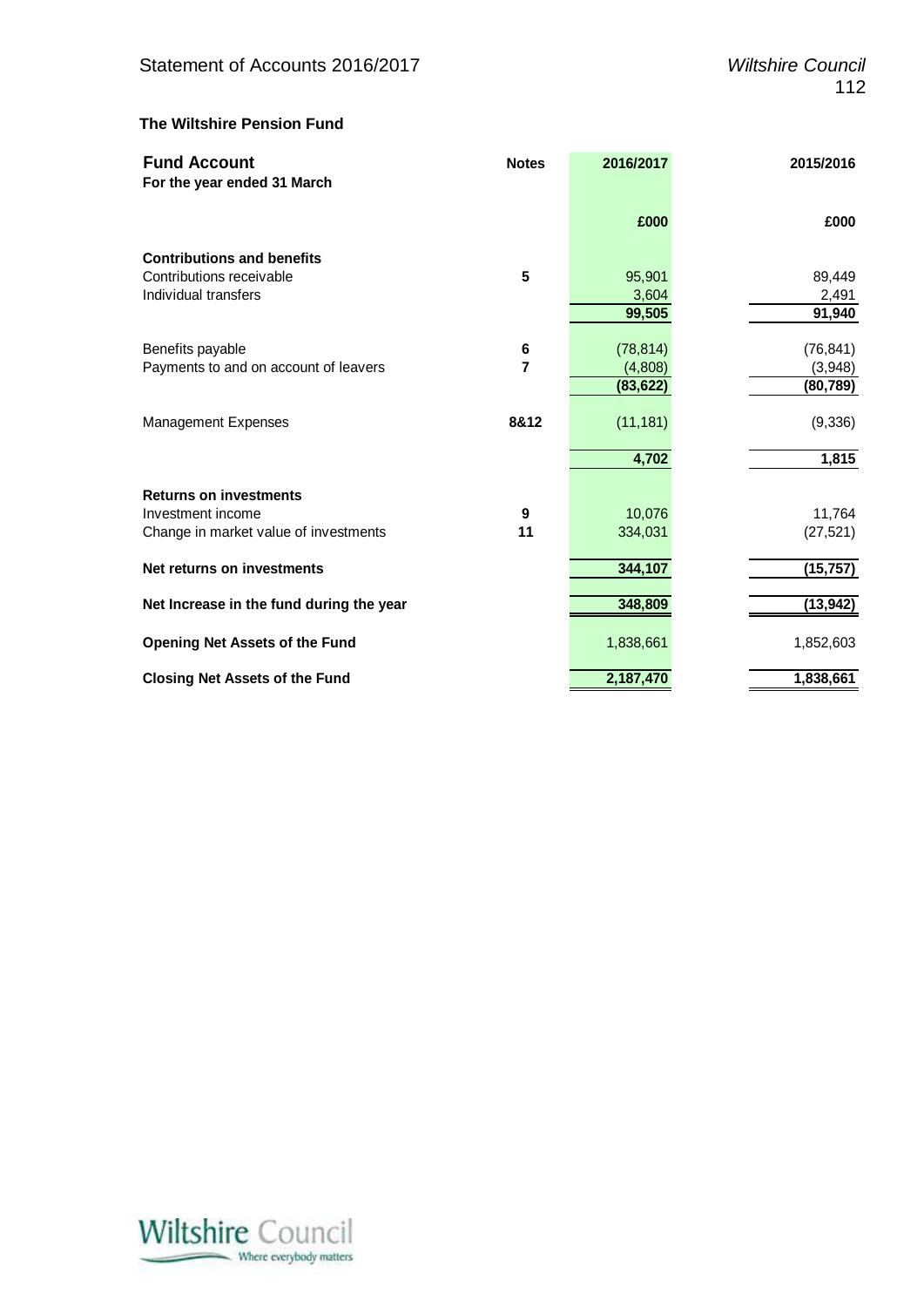113 **The Wiltshire Pension Fund**

| <b>Net Asset Statement</b><br>At 31 March | <b>Notes</b> | 31 March 2017 | 31 March 2016 |
|-------------------------------------------|--------------|---------------|---------------|
|                                           |              | £000          | £000          |
| <b>INVESTMENT ASSETS</b>                  | 11           |               |               |
| Equities                                  |              | 372,221       | 320,848       |
| Pooled investment vehicles                |              | 1,519,157     | 1,252,637     |
| Property                                  |              | 262,758       | 230,505       |
| Derivative assets                         |              | 0             | 4,170         |
| Cash held on deposit                      |              | 19,799        | 20,977        |
| Other investment balances                 |              | 170           | 179           |
|                                           |              | 2,174,105     | 1,829,316     |
| <b>INVESTMENT LIABILITIES</b>             | 11           |               |               |
| Derivatives liabilities                   |              |               | (2,924)       |
| <b>Total net investments</b>              |              | 2,174,105     | 1,826,392     |
| Current assets                            | 13           | 17,047        | 16,183        |
| <b>Current liabilities</b>                | 14           | (3,682)       | (3,914)       |
| Net assets of the Fund at 31 March        |              | 2,187,470     | 1,838,661     |

The accounts summarise the transactions of the Fund and deal with the net assets at the disposal of Wiltshire Council. They do not take account of obligations to pay pensions and benefits which fall due after the end of the Fund year. The actuarial position of the Fund, which does take account of such obligations, is dealt with in the actuarial statements and these accounts should be read in conjunction with these.

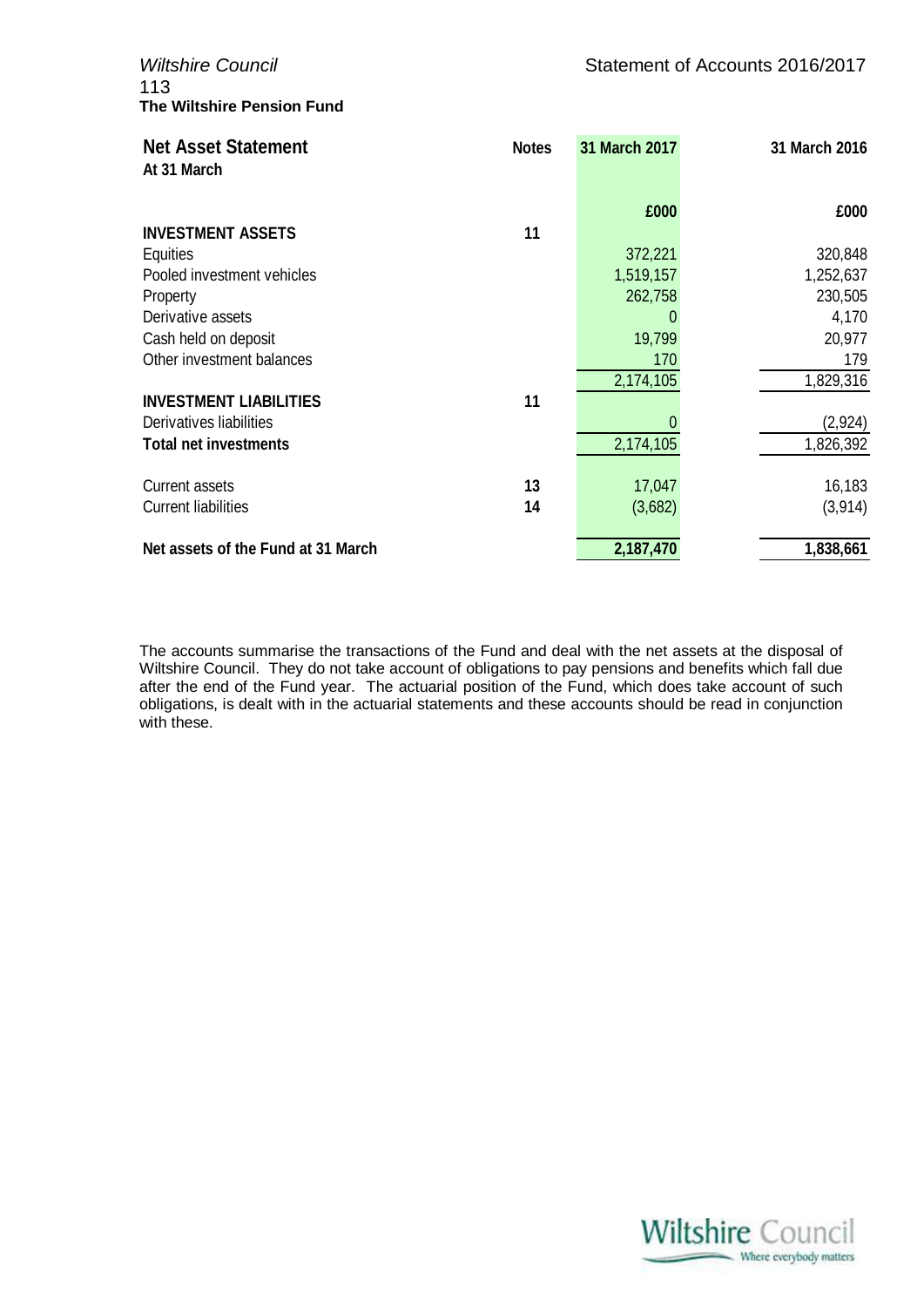#### **Notes**

#### **Related notes form an integral part of these financial statements**

#### **1. Basis of Preparation**

The accounts have been prepared in accordance with the Code of Practice on Local Authority Accounting in the United Kingdom 2016/2017 which is based upon International Financial Reporting Standards (IFRS), as amended for the UK public sector.

IAS26 requires the actuarial present value of promised benefits to be disclosed. A separate report has been prepared by Hymans Robertson and is enclosed below after note 20. The Chancellor's budget statement on 22 June 2010 declared that future pension increases should be linked to the Consumer Prices Index (CPI) rather than the Retail Prices Index (RPI). The report after note 20 has been prepared on the CPI basis.

The accounts have been prepared on an accruals basis except where otherwise stated, i.e. income and expenditure is accounted for as it is earned or incurred, rather than as it is received and paid.

#### **2. Accounting Policies**

The principal accounting policies of the Fund are as follows:

#### **Contributions**

Contributions are received from employer bodies in respect of their own and their pensionable employees' contributions. Employers' contributions (for both Normal and Deficit Funding) are prescribed in the Actuary's Rates and Adjustment Certificate following the review of the Fund's assets and liabilities during the triennial valuation. The Employees' contributions are included at the rates prescribed by the Local Government Pension Scheme Regulations.

Employer augmentation contributions are accounted for in accordance with the agreement under which they are being paid.

#### **Benefits and Refund of Contributions**

The benefits payable and refunds of contributions have been brought into account on the basis of all valid claims approved during the year.

#### **Transfers to and from Other Schemes**

No account is taken of liabilities to pay pensions and other benefits after the year end. Transfer values, which are those sums paid to, or received from, other pension schemes relating to previous periods of employment, have been brought into account on a cash basis.

#### **Investment Income**

Dividends, interest and coupon receipts have been accounted for on an accruals basis. Income on pooled investments is accumulated and reflected in the valuation of units.

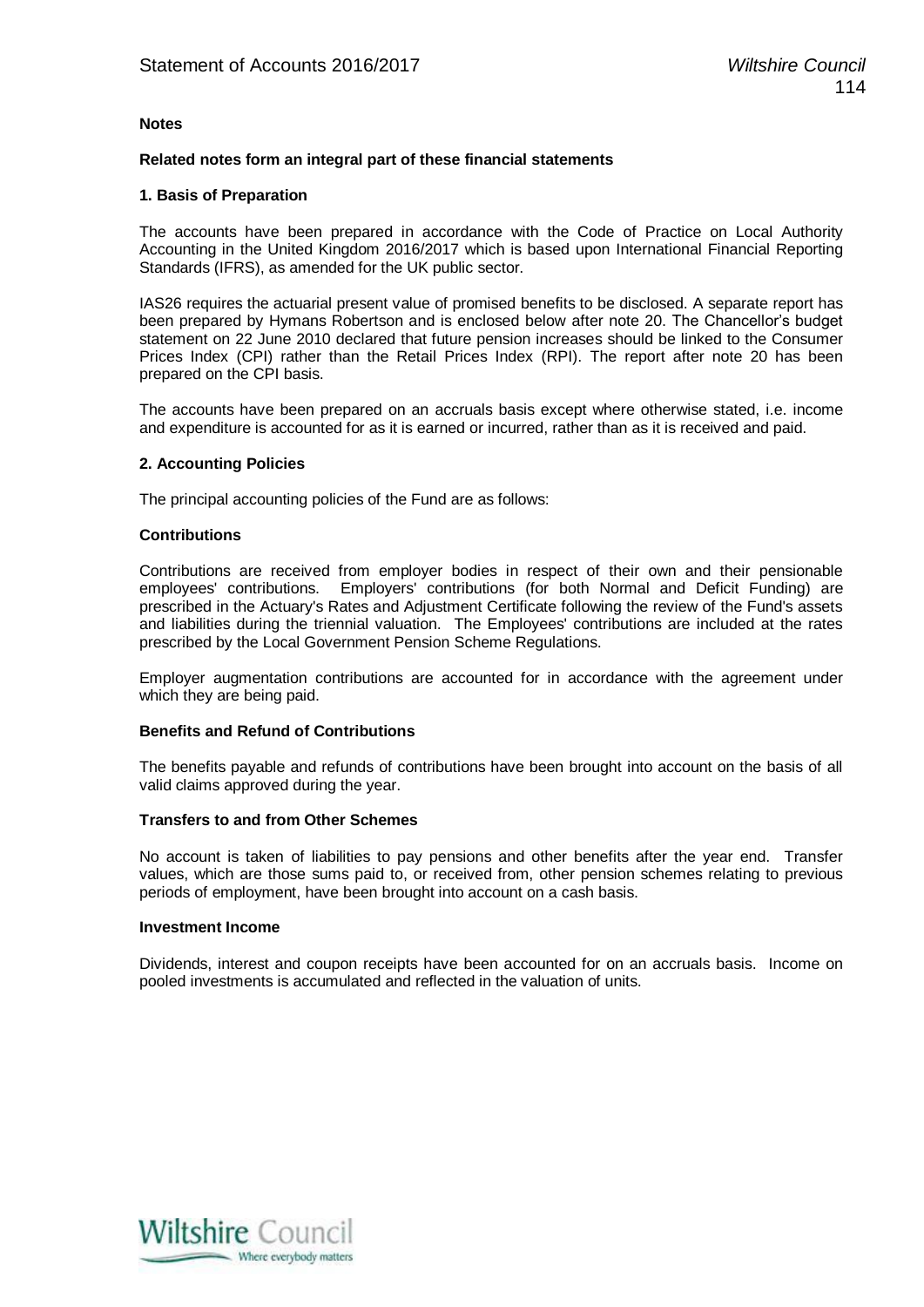### 115 **Valuation of Investments**

Investments are shown in the accounts at market value, determined on the following basis:

#### (i) **Quoted securities**

Quoted Securities have been valued at 31 March 2017 by the Fund's custodian using the bid price where a quotation was available on a recognised stock exchange or unlisted securities market.

#### (ii) **Unquoted securities**

Unquoted securities have been valued according to the latest trades, professional valuation, asset values or other appropriate financial information.

#### (iii) **Pooled investment vehicles**

Pooled investments are stated at bid price for funds with bid/offer spreads, or single price/net asset value where there are no bid/offer spreads, as provided by the investment manager.

#### (iv) **Fixed Interest Stocks**

Segregated fixed interest stocks are valued on a clean basis. Accrued income is accounted for within investment income.

#### (v) **Derivative Contracts**

Derivatives are stated at market value. Exchange traded derivatives are stated at market values determined using quoted prices. For exchange traded derivative contracts which are assets, market value is based on quoted bid prices. For exchange traded derivative contracts which are liabilities, market value is based on quoted offer prices.

Over the Counter (OTC) derivatives are stated at market value using pricing models and relevant market data as at the year end date.

Forward foreign exchange contracts are valued by determining the gain or loss that would arise from closing out the contract at the reporting date by entering into an equal and opposite contract at that date.

All gains and losses arising on derivative contracts are reported within 'Change in Market Value'.

Reported changes in the market value of investments over the year of account include realised gains or losses arising upon the disposal of investments during the year.

#### **Foreign Currency Translation**

All investments held in foreign currencies are shown at market value translated into sterling using the WM 4PM rate on 31 March 2017.

Foreign currency transactions are accounted for on the basis of the equivalent sterling value of the underlying transactions, by applying the relevant exchange rate ruling at the time. Where overseas securities are acquired with currency either previously purchased directly or accruing from the sale of securities, the sterling book cost of the new security will be based on the exchange rate ruling at the time of the purchase of that security. Any profit or loss arising on currency transactions either realised or unrealised, will be reflected in the Net Asset Statement.

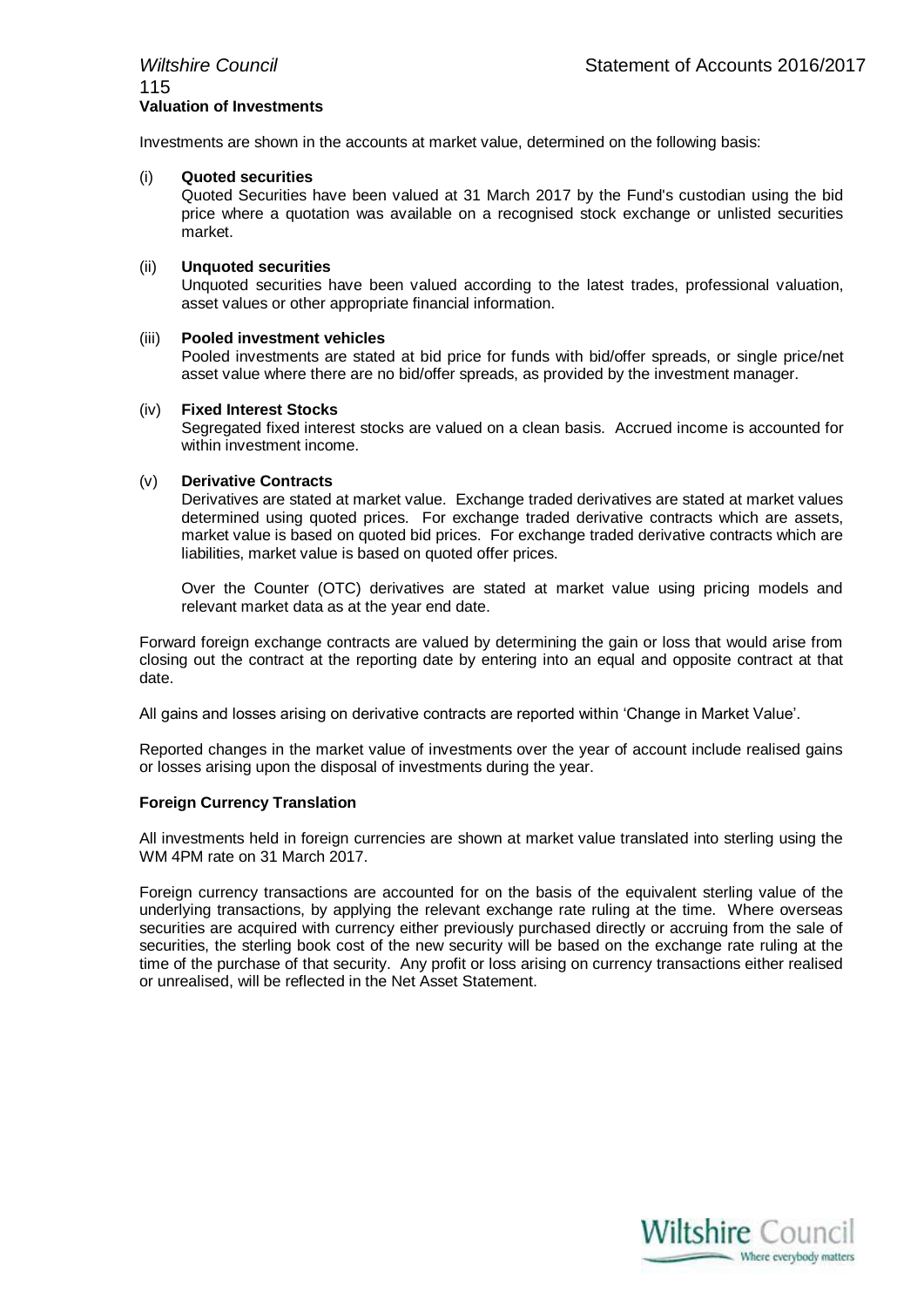#### **Management Expenses**

The Fund discloses its management expenses in accordance with the CIPFA guidance Accounting for Local Government Pension Scheme Management Costs.

Investment management expenses are based on the quarter end market value of the investments held. The fees paid are determined by the agreed fee scales for each individual manager.

Where a management fee notification has not been received by the time of preparing the accounts, an estimate based upon the market value of the mandate is used for inclusion in the Fund account.

#### **Acquisition Costs of Investments**

Transaction costs are charged as part of investment management expenses. These include costs charged directly to the fund such as fees, commissions, stamp duty and other fees.

#### **Administration Expenses**

A proportion of the relevant officers' salaries, salary on-costs and general overheads, have been charged to the Fund on the basis of time spent on Fund administration.

#### **Taxation**

The Fund is a registered pension scheme for tax purposes and as such is not liable for UK income tax on investment income, nor capital gains tax. As Wiltshire Council is the administering authority, VAT input tax is recoverable on all expenditure.

Income earned from investments in stocks and securities in the USA is exempt from US tax and is not subject to withholding tax. Most tax deducted from income on European investments is also recoverable.

#### **Additional Voluntary Contributions (AVCs)**

The accounts of the Fund in accordance with regulation 5 (2) (C) of the Pension Scheme (Management and Investment of Funds) Regulations 1998 do not include transactions in respect of AVCs. These are money purchase arrangements made by individual Fund members under the umbrella of the Local Government Pension Scheme, to enhance pension benefits.

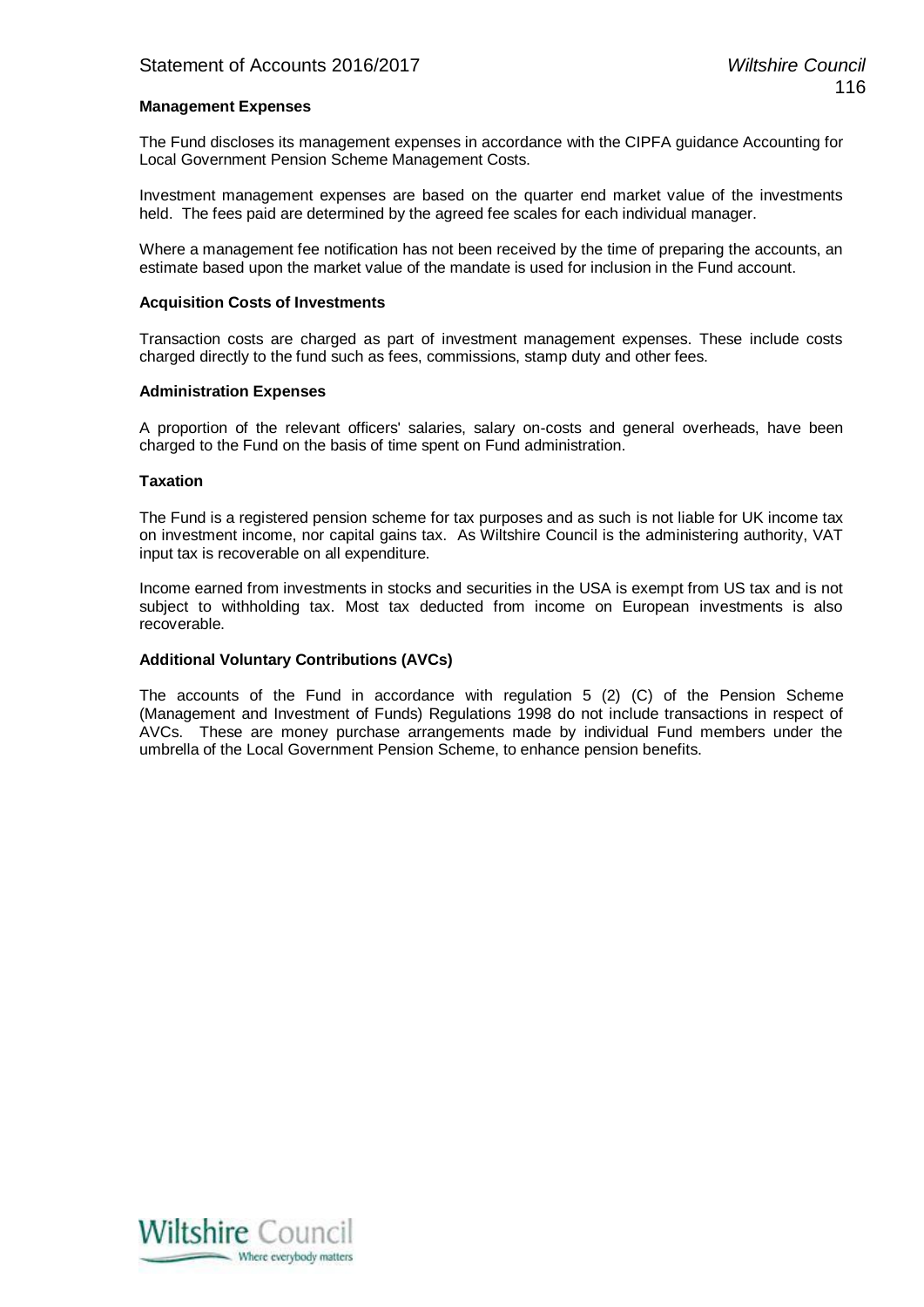#### *Wiltshire Council* **Statement of Accounts 2016/2017** 117 **3. Critical Judgement in Applying Accounting Policies**

#### **Pension Fund Liability**

The Pension Fund liability is calculated every three years by the appointed actuary, with annual updates in the intervening years. The methodology used is in line with accepted guidelines and in accordance with IAS19. Assumptions underpinning the valuations are agreed with the actuary and are summarised in the actuarial position statement (on page 108). This estimate is subject to significant variances based on changes to the underlying assumptions.

#### **4. Assumptions made about the Future and Other Major Sources of Estimation Uncertainty**

The Statements of Accounts contains estimated figures that are based on assumptions made by the Council about the future or that are otherwise uncertain. Estimates are made taking into account historical experience, current trends and other relevant factors. However, because balances cannot be determined with certainty, actual results could be materially different from the assumptions and estimates.

The items in the net asset statement at 31 March 2017 for which there is significant risk of material adjustment in the forthcoming financial year are as follows:

| <b>Item</b>    | <b>Uncertainties</b>                                                                                                                                                                                                                                                                                           | <b>Effect if actual results differ</b><br>from assumptions                                                                       |
|----------------|----------------------------------------------------------------------------------------------------------------------------------------------------------------------------------------------------------------------------------------------------------------------------------------------------------------|----------------------------------------------------------------------------------------------------------------------------------|
| <b>Debtors</b> | At 31 March 2017, the fund had<br>a balance of £17.0m for debtors<br>(£2.9m relate to a long term<br>debtor). A review of significant<br>balances suggested that no<br>impairment is currently<br>necessary. However, in the<br>current economic climate, it is<br>not certain that all debts will be<br>paid. | If collection rates deteriorate it<br>may be necessary for an<br>allowance to be included in the<br>accounts for doubtful debts. |

#### **5. Contributions Receivable**

|                                               | 2016/2017 | 2015/2016<br>£000 |
|-----------------------------------------------|-----------|-------------------|
|                                               | £000      |                   |
| <b>Employer</b>                               |           |                   |
| - Normal                                      | 61,280    | 55,708            |
| - Augmentation                                | 1,401     | 1,068             |
| - Deficit Funding*                            | 14,064    | 13,344            |
| <b>Members</b>                                |           |                   |
| - Normal                                      | 18,959    | 19,100            |
| - Additional Contributions                    | 197       | 229               |
|                                               | 95,901    | 89,449            |
| Analysis of contributions receivable          |           |                   |
|                                               | 2016/2017 | 2015/2016         |
|                                               | £000      | £000              |
| Contributions from employees                  |           |                   |
| (Including Additional Contributions)          |           |                   |
| - Wiltshire Council                           | 7,063     | 7,693             |
| - Other scheduled bodies                      | 11,123    | 10,335            |
| Admitted bodies                               | 970       | 1,301             |
|                                               | 19,156    | 19,329            |
| Contributions from employers                  |           |                   |
| (Including Augmentations)                     |           |                   |
| - Wiltshire Council                           | 30,194    | 27,882            |
| - Other scheduled bodies<br>- Admitted bodies | 40,188    | 35,163            |
|                                               | 6,363     | 7,075             |
|                                               | 76,745    | 70,120            |
| Total contributions receivable                | 95,901    | 89,449            |
|                                               |           |                   |

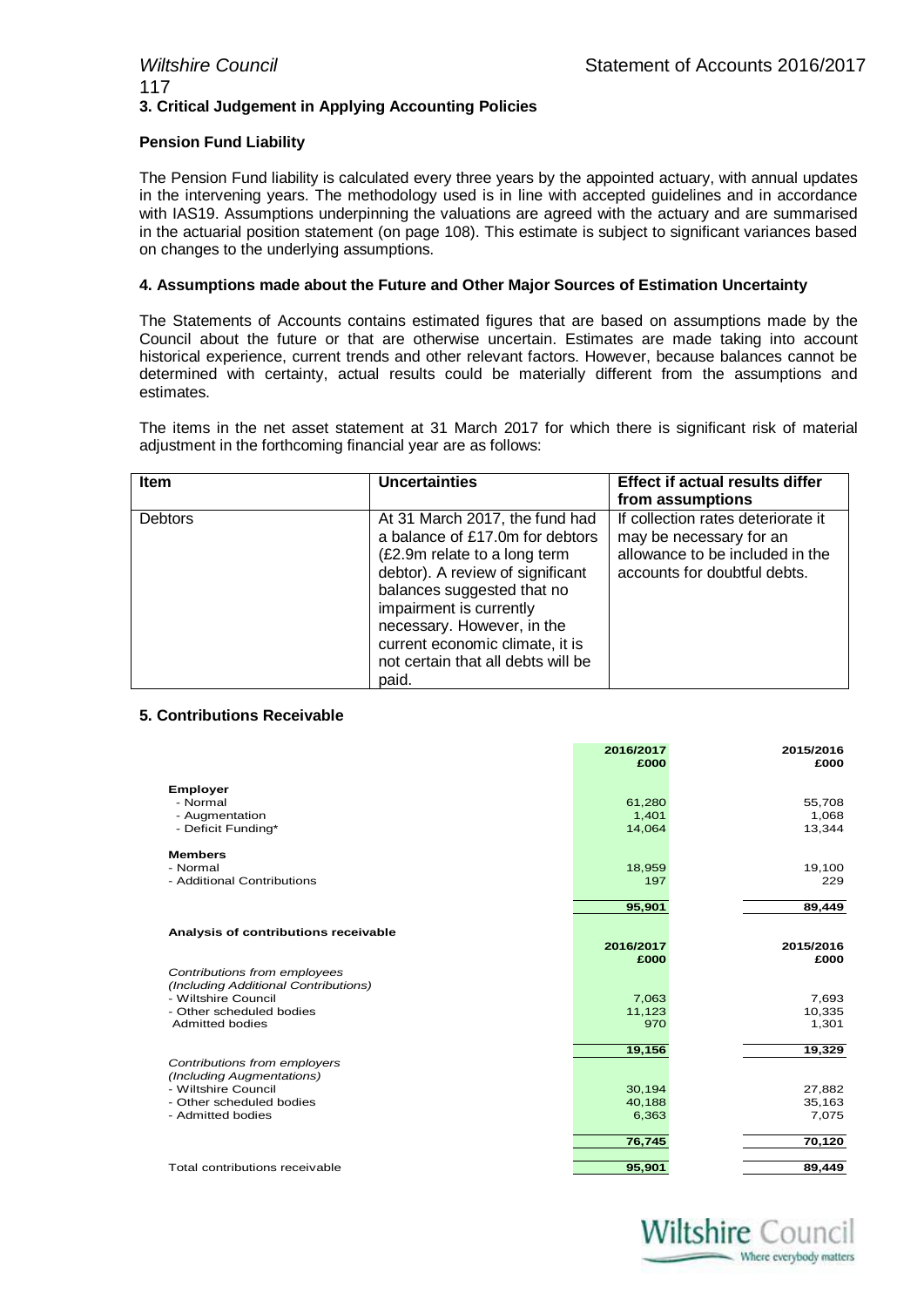#### Statement of Accounts 2016/2017 *Wiltshire Council*

\* Deficit funding contributions are being paid by the employer for the three years commencing from 1 April 2014 with a minimum specified in the Rates and Adjustment Certificate dated 31 March 2014 in order to improve the Fund's funding position. The recovery period at the last valuation over which the deficit funding is recovered is mainly 20 years for scheduled bodies and 14 years or the length of the employer's contract (whichever is the shorter) for admitted bodies.

#### **6. Benefits payable**

|                                              | 2016/2017 | 2015/2016 |
|----------------------------------------------|-----------|-----------|
|                                              | £000      | £000      |
| Pensions                                     | 65,540    | 63,698    |
| Commutation and lump sum retirement benefits | 11,141    | 11,495    |
| Lump sum death benefits                      | 2,133     | 1,648     |
|                                              |           |           |
|                                              | 78,814    | 76,841    |
| Analysis of benefits payable                 | 2016/2017 | 2015/2016 |
|                                              | £000      | £000      |
| Pensions payable                             |           |           |
| - Wiltshire Council                          | 34,940    | 34,705    |
| - Other scheduled bodies                     | 24,200    | 23,018    |
| - Admitted bodies                            | 6,400     | 5,975     |
|                                              | 65,540    | 63,698    |
| Retirement and Death grants payable          |           |           |
| - Wiltshire Council                          | 5,651     | 4,832     |
| - Other scheduled bodies                     | 6,186     | 6,154     |
| - Admitted bodies                            | 1,437     | 2,157     |
|                                              | 13,274    | 13,143    |
|                                              |           |           |
| Total benefits payable                       | 78,814    | 76,841    |

#### **7. Payments to and on account of leavers**

|                                          | 2016/2017<br>£000 | 2015/2016<br>£000 |
|------------------------------------------|-------------------|-------------------|
| Individual transfer out to other schemes | 4,394             | 3,577             |
| Bulk transfer out to other schemes       | 2                 | 0                 |
| Refunds to members leaving service       | 269               | 258               |
| <b>State Scheme Premiums</b>             | 143               | 113               |
|                                          | 4,808             | 3,948             |
| 8. Management Expenses                   |                   |                   |
|                                          | 2016/2017         | 2015/2016         |
|                                          | £000              | £000              |
| Administration costs                     | 1,955             | 1,496             |
| Investment Management expenses           | 9,117             | 7,731             |
| Oversight & Governance                   | 109               | 109               |
|                                          | 11,181            | 9,336             |

The Fund has applied CIPFA's guidance Accounting for Local Government Pension Scheme Management Costs.

The guidance requires the reporting of external investment management fees that are deducted from asset values (rather than invoiced and paid directly). These are now shown gross. Wherever possible, these figures are based on actual costs disclosed by the manager; where actual costs were not available, best estimates have been made using other available information. It is important to note that this is a change in reporting only and does not represent

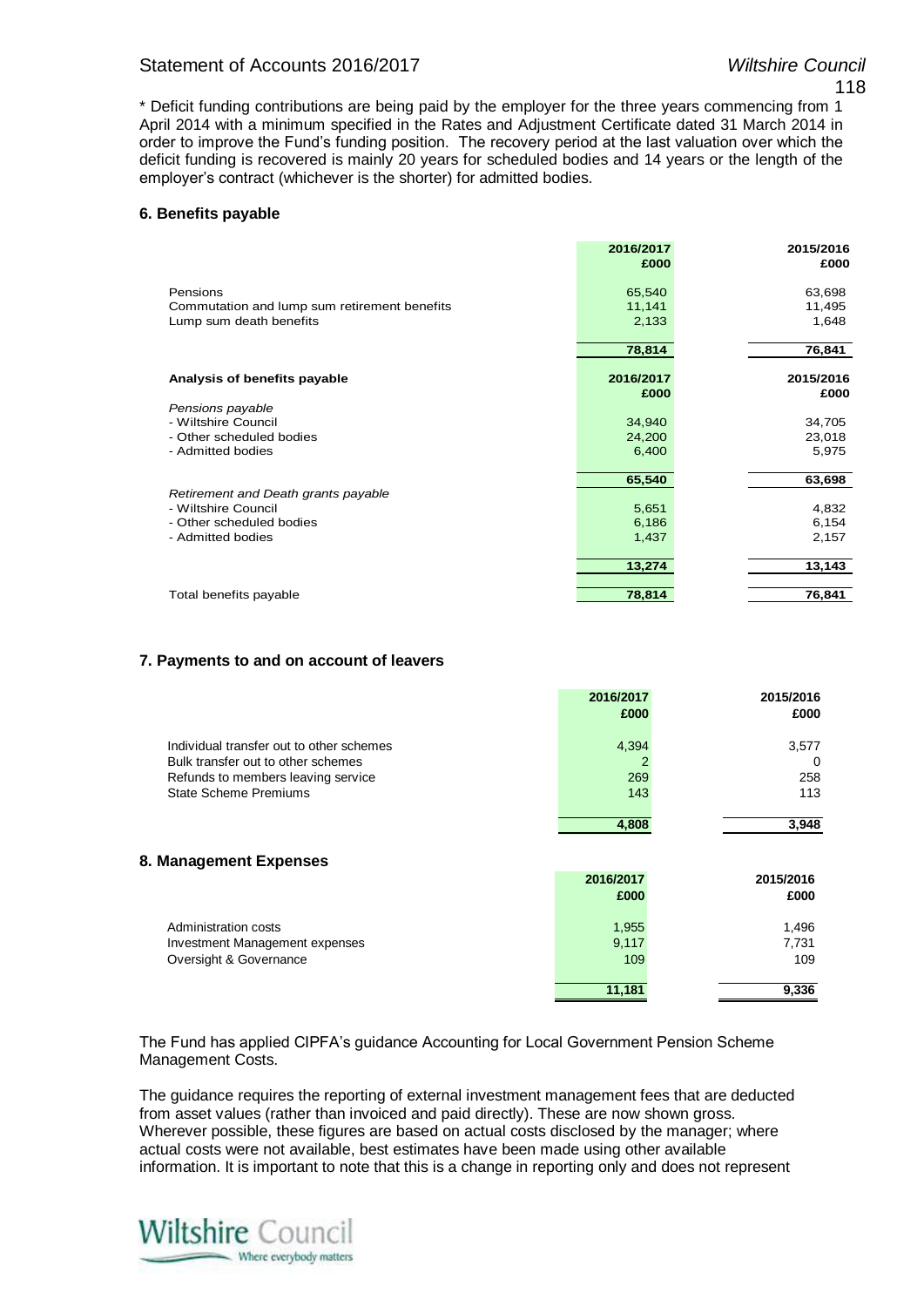# 119

an actual increase in costs, nor a decrease in Fund's resources available to pay pension benefits.

Investment Management expenses includes £2.3m of performance-related fees paid to the fund's investment managers (2015/2016: £1.8m).

#### **9. Investment Income**

|                                                   | 2016/2017<br>£000 | 2015/2016<br>£000 |
|---------------------------------------------------|-------------------|-------------------|
| Quoted securities                                 |                   |                   |
| - UK fixed interest bonds (coupon receipts)       |                   | $\circ$           |
| - Overseas fixed interest bonds (coupon receipts) |                   | Ω                 |
| - UK index linked bonds (coupon receipts)         |                   | $\Omega$          |
| - UK equities                                     | 545               | 587               |
| - Overseas equities                               | 999               | 1.089             |
| Pooled Investment Vehicles                        |                   |                   |
| - Overseas equities                               |                   | $\Omega$          |
| - UK property                                     | 8,616             | 10,018            |
| - Infrastructure                                  | C                 | $\Omega$          |
| Cash held on deposit                              |                   |                   |
| - Sterling Cash                                   | 77                | 66                |
| - Overseas Cash                                   | $-161$            | 4                 |
|                                                   |                   |                   |
|                                                   | 10.076            | 11.764            |

#### **10. Stock Lending**

The Council participates in a securities lending programme administered by BNY Mellon. Securities in the beneficial ownership of the Council to a value of £77.8 million (3.6% of the total) were on loan at 31 March 2017. Collateral for these securities is held in a pooled form, the Wiltshire Pension Fund's share (0.014%) representing a value of £84.9 million (109.1%). Income earned from this programme amounted to £0.367 million in the year.

|                                  | £ million | £ million |
|----------------------------------|-----------|-----------|
| WPF Securities on Ioan           | 77.8      | 5.7       |
| (percentage of total)            | 3.60%     | 0.30%     |
| WPF Collateral share of pool     | 0.01%     | 0.01%     |
| Value of WPF pooled share        | 84.9      | 6.2       |
| Percentage of securities on loan | 109.1%    | 108.6%    |
| Income earned in year            | 0.367     | 0.03      |

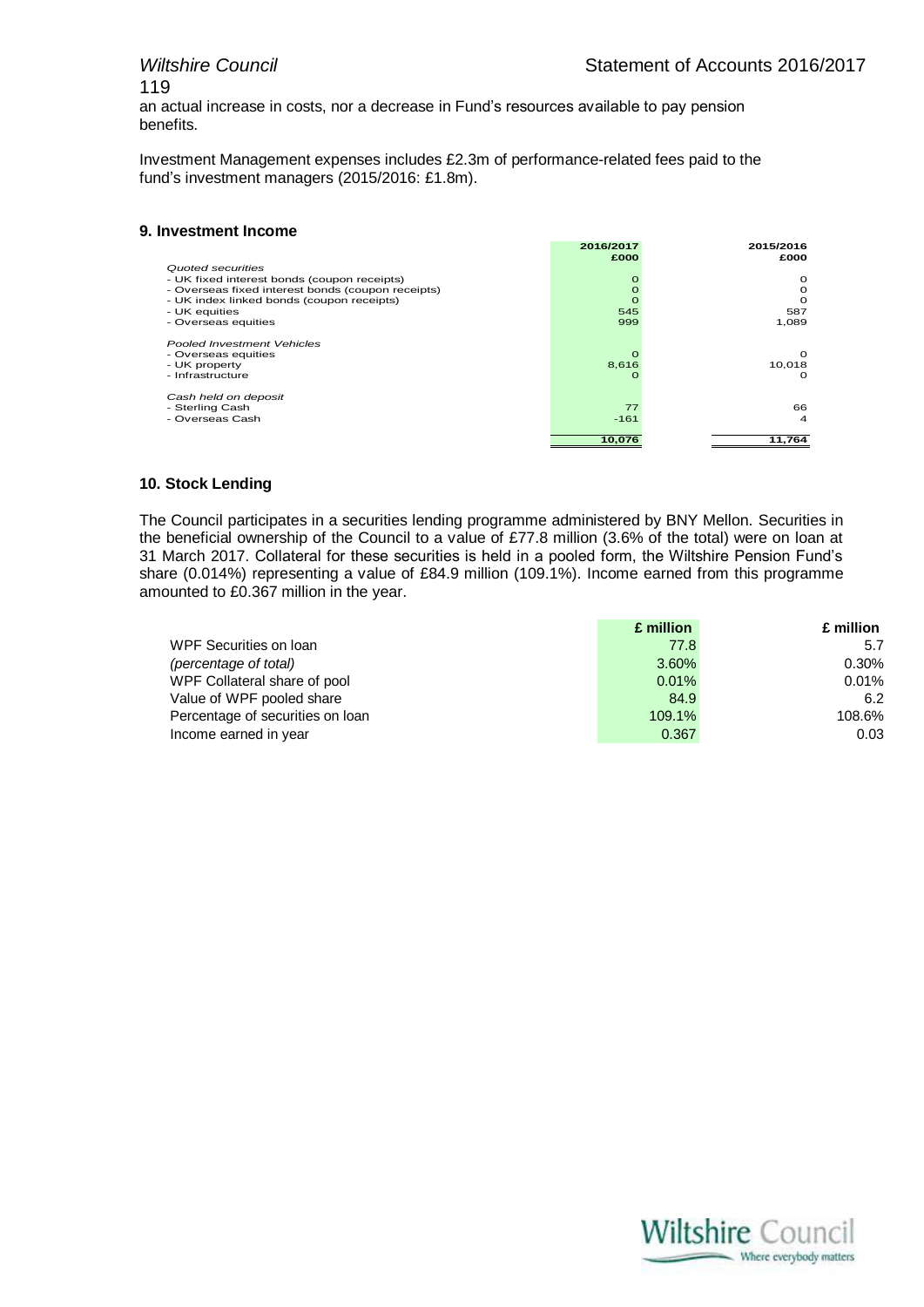#### **11. Investments**

#### **Reconciliation of investments held at beginning and end of year**

|                           | <b>Value at</b><br>01 April<br>2016 | <b>Purchases</b><br>at cost &<br>derivative<br>payments | <b>Sales</b><br><b>Proceeds</b><br>and<br>derivative<br>receipts | Change<br>in<br><b>Market</b><br>Value | <b>Value at</b><br>31 March<br>2017 |
|---------------------------|-------------------------------------|---------------------------------------------------------|------------------------------------------------------------------|----------------------------------------|-------------------------------------|
|                           | £000                                | £000                                                    | £000                                                             | £000                                   | £000                                |
| Fixed interest securities | $\mathbf 0$                         | 0                                                       | 0                                                                | 0                                      | 0                                   |
| Index linked securities   | $\Omega$                            | 0                                                       | 0                                                                | 0                                      | 0                                   |
| Equities<br>Pooled funds: | 320,848                             | 39,154                                                  | (84, 266)                                                        | 96,485                                 | 372,221                             |
| - Other                   | 1,252,637                           | 459,029                                                 | (486, 619)                                                       | 294,110                                | 1,519,157                           |
| - Property                | 230,505                             | 63,985                                                  | (30, 907)                                                        | (825)                                  | 262,758                             |
| Derivative assets         |                                     |                                                         |                                                                  |                                        |                                     |
| - Futures                 | $\mathbf 0$                         | 0                                                       | 0                                                                | 0                                      | $\mathbf 0$                         |
| - Options                 | $\Omega$                            | 0                                                       | 0                                                                | 0                                      | $\mathbf 0$                         |
| - Forward FX              | 1,246                               | 163,377                                                 | (117, 950)                                                       | (46, 673)                              | $\mathbf 0$                         |
|                           | 1,805,236                           | 725,545                                                 | (719, 742)                                                       | 343,097                                | 2,154,136                           |
|                           |                                     |                                                         |                                                                  |                                        |                                     |
| Cash deposits             | 20,977                              | 313,901                                                 | (305, 993)                                                       | (9,086)                                | 19,799                              |
| Other Investment          | 179                                 | 0                                                       | (29)                                                             | 20                                     | 170                                 |
| <b>Balances</b>           |                                     |                                                         |                                                                  |                                        |                                     |
|                           | 1,826,392                           | 1,039,446                                               | (1,025,764)                                                      | 334,031                                | 2,174,105                           |

|                                                                                                                                                                           | <b>Value at</b><br>01 April<br>2015                  | <b>Purchases</b><br>at cost &<br>derivative<br>payments          | <b>Sales</b><br><b>Proceeds</b><br>and<br>derivative<br>receipts     | Change<br>in<br><b>Market</b><br>Value            | <b>Value at</b><br>31 March<br>2016                           |
|---------------------------------------------------------------------------------------------------------------------------------------------------------------------------|------------------------------------------------------|------------------------------------------------------------------|----------------------------------------------------------------------|---------------------------------------------------|---------------------------------------------------------------|
|                                                                                                                                                                           | £000                                                 | £000                                                             | £000                                                                 | £000                                              | £000                                                          |
| Fixed interest securities<br>Index linked securities<br>Equities<br>Pooled funds:<br>- Other<br>- Property<br>Derivative assets<br>- Futures<br>- Options<br>- Forward FX | O<br>O<br>342,126<br>1,289,293<br>191,695<br>(1,531) | 0<br>$\Omega$<br>56,753<br>56,877<br>52,576<br>0<br>O<br>121,548 | 0<br>O<br>(93, 423)<br>(61, 734)<br>(28, 845)<br>0<br>O<br>(94, 942) | 0<br>0<br>15,392<br>15,079<br>0<br>Ο<br>(23, 829) | 0<br>320,848<br>$(31,799)$ 1,252,637<br>230,505<br>0<br>1,246 |
|                                                                                                                                                                           | 1,821,583                                            | 287,754                                                          | (278,944)                                                            | (25, 157)                                         | 1,805,236                                                     |
| Cash deposits<br>Other Investment<br>Balances                                                                                                                             | 15,383<br>431<br>1,837,397                           | 252,183<br>0<br>539,937                                          | (244, 205)<br>(272)<br>(523,421)                                     | (2, 384)<br>20<br>(27,521)                        | 20,977<br>179<br>1,826,392                                    |

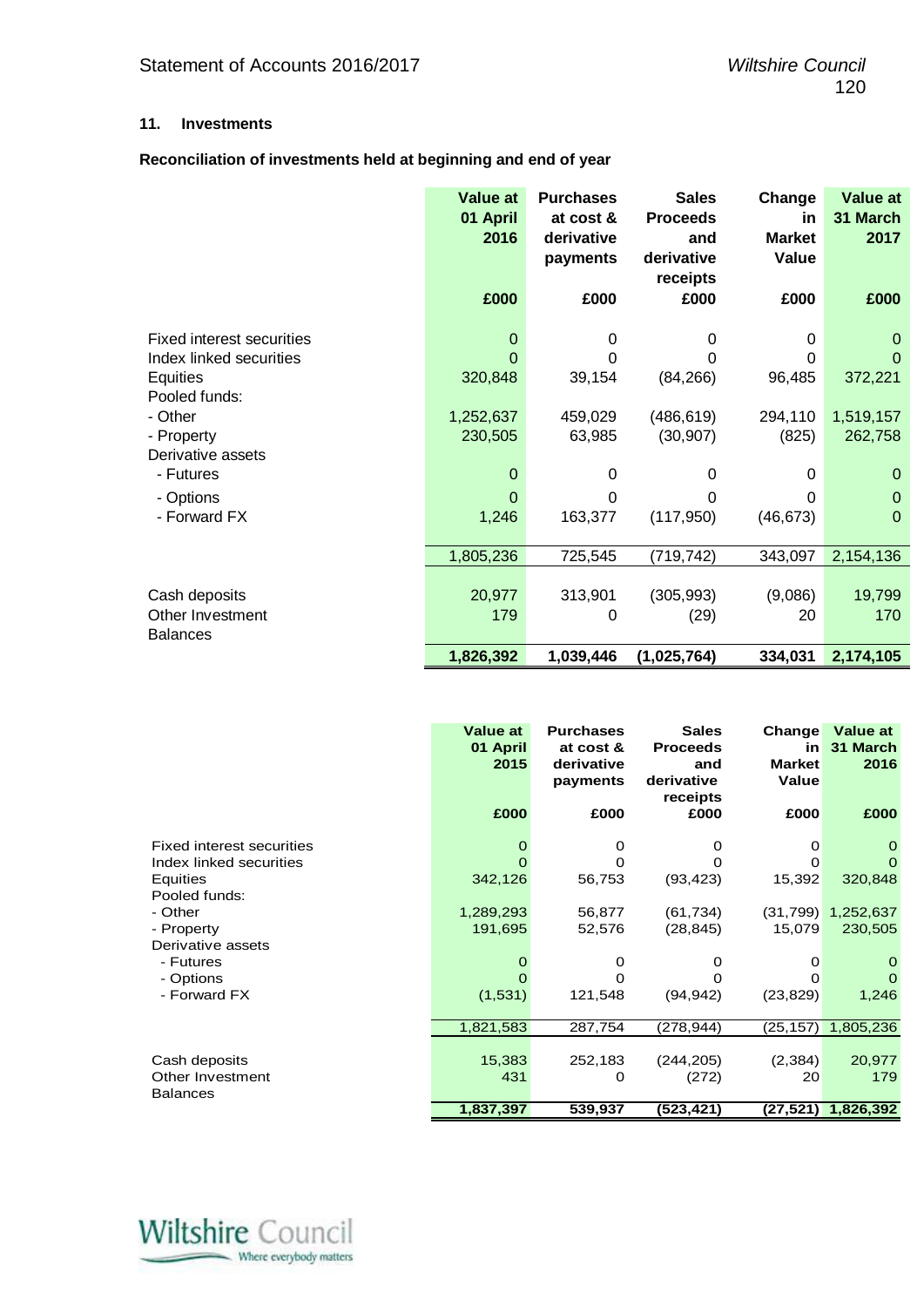# 121

The PRAG guidance, Accounting for Derivatives in Pension Schemes, recommends that derivatives are set out separately in the investment reconciliation table for reasons of clarity and are reconciled on a 'net' basis as opposed to 'gross' as reported in the Net Assets Statement.

Transaction costs have been debited through the Fund Account and have been disclosed as part of the Investment Management Expenses. Costs are also borne by the Fund in relation to transactions in pooled investment vehicles.

#### **Details of investments held at year end**

|                                                                      | 31 March 2017<br>£000 | 31 March 2016<br>£000 |
|----------------------------------------------------------------------|-----------------------|-----------------------|
|                                                                      |                       |                       |
| <b>INVESTMENT ASSETS</b>                                             |                       |                       |
| <b>Equities</b>                                                      |                       |                       |
| - UK equities                                                        | 23,851                | 31,597                |
| - Overseas equities                                                  | 348,370               | 289,251               |
|                                                                      | 372,221               | 320,848               |
| <b>Pooled Investment Vehicles</b>                                    |                       |                       |
| - UK equities                                                        | 285,230               | 233,029               |
| - Overseas equities                                                  | 609,342               | 544,173               |
| - Overseas fixed income                                              | 231,301               | 202,162               |
| - UK index linked Government bonds                                   | 124,948               | 102,399               |
| - Property                                                           | 262,758               | 230,505               |
| - Emerging Market Debt                                               | 93,038                | 84,601                |
| - Emerging Market Equities                                           | 139,557               | 68,385                |
| - Infrastructure                                                     | 35,741                | 17,888                |
|                                                                      | 1,781,915             | 1,483,142             |
| Cash held on deposit                                                 |                       |                       |
| - Sterling Cash                                                      | 17,561                | 20,730                |
| - Overseas Cash                                                      | 2,238                 | 247                   |
|                                                                      | 19,799                | 20,977                |
| <b>Other Investment Balances</b>                                     |                       |                       |
| - Derivatives Assets                                                 | 0                     | 4,170                 |
| - Outstanding dividend entitlements                                  | $\overline{4}$        | 5                     |
| - Recoverable tax                                                    | 166                   | 174                   |
|                                                                      | 170                   | 4,349                 |
| <b>INVESTMENT LIABILITIES</b>                                        |                       |                       |
| - Derivatives Liabilities                                            | $\overline{0}$        | (2,924)               |
| <b>Total of investments held</b>                                     | 2,174,105             | 1,826,392             |
|                                                                      |                       |                       |
| <b>NET CURRENT ASSETS &amp; LIABILITIES</b><br><b>Current Assets</b> | 17,047                | 16,183                |
| <b>Current Liabilities</b>                                           |                       |                       |
|                                                                      | (3,682)               | (3, 914)              |
| <b>Total net current assets</b>                                      | 13,365                | 12,269                |
|                                                                      | 2,187,470             | 1,838,661             |
|                                                                      |                       |                       |

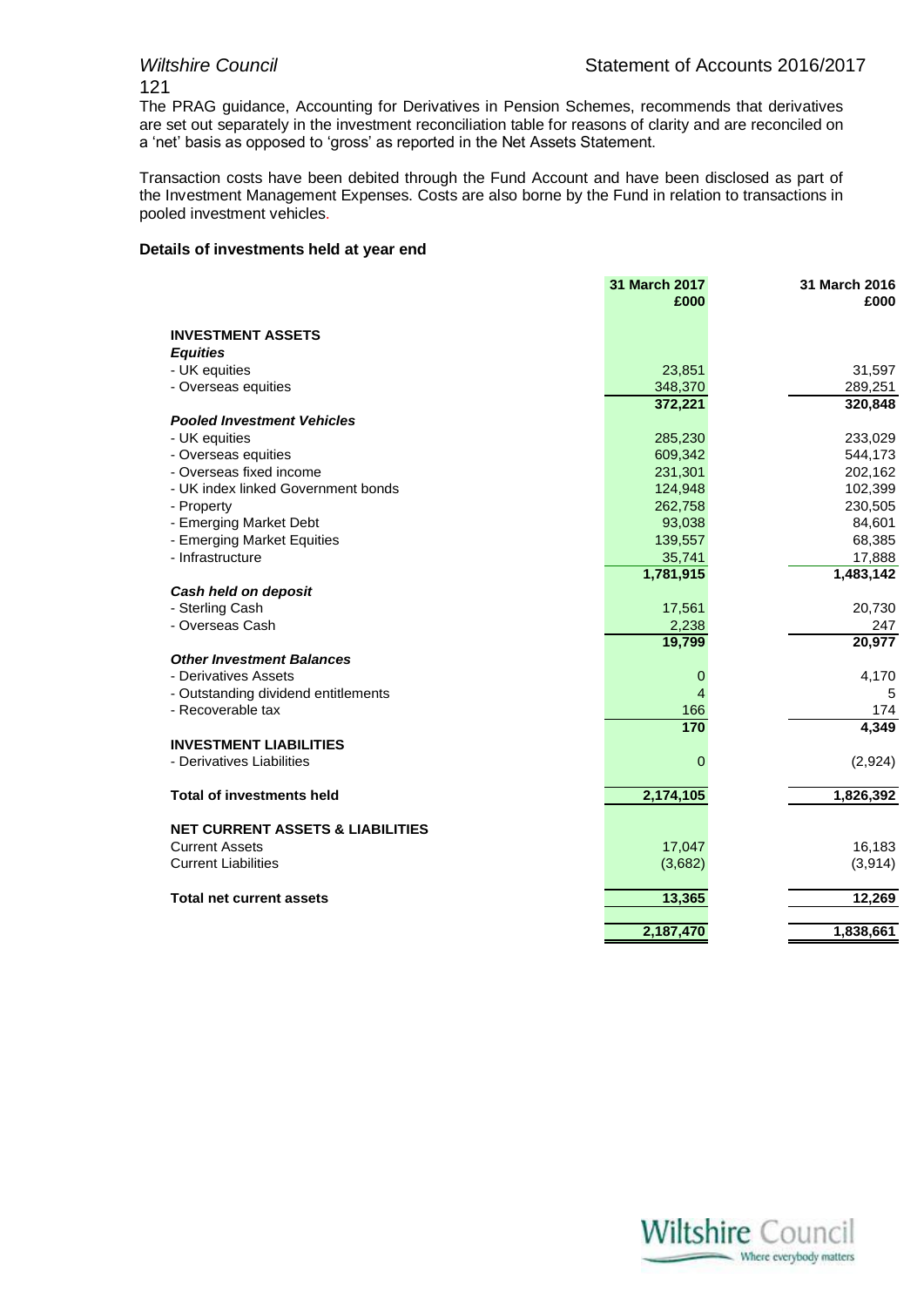**Financial** 

#### **Derivative Contracts**

#### *Objectives and Policies*

The Wiltshire Pension Fund Committee have authorised the use of derivatives by their investment managers as part of the investment strategy for the Fund.

The main objective for the use of key classes of derivatives and the policies followed during the year are summarised as follows:

*Options* – The Fund allows its managers to invest in options as part of their portfolio construction to assist them in achieving performance targets. These options are limited to 'Over-the-Counter' contracts purchased on major exchanges and must not exceed specified limits. Option exposures are limited and hedged through the use of futures.

*Futures* – The Fund allows a number of its managers to invest in futures, within specified exposure limits, as part of their overall portfolio construction to assist them in achieving performance targets.

*Forward foreign exchange* – In order to maintain an appropriate diversification of investments within the Fund and take advantage of overseas investment returns a proportion of the investment portfolio is invested overseas. Wiltshire Pension Fund moved from a dynamic hedging arrangement to a 50% passive hedge of overseas equities during the year.

The Fund did not have any derivative contracts outstanding at the year end.

#### **Financial Instruments**

#### **Classification of financial instruments**

The accounting policies describe how different asset classes of financial instruments are measured, and how income and expenses, including fair value gains and losses are recognised. The following table analyses the carrying amounts of financial assets and liabilities by category and net asset statement heading. No financial assets were reclassified during the accounting period.

#### **As at 31 March 2017**

|                                  | <b>Designated as</b><br>Fair value through<br><b>Profit and Loss</b> | <b>Loans</b> and<br><b>Receivables</b> | ı ıllalıvlal<br>liabilities at<br>amortised<br>cost |
|----------------------------------|----------------------------------------------------------------------|----------------------------------------|-----------------------------------------------------|
|                                  | £000                                                                 | £000                                   | £000                                                |
| <b>Financial assets</b>          |                                                                      |                                        |                                                     |
| <b>Fixed interest securities</b> | ∩                                                                    | Ω                                      | <sup>o</sup>                                        |
| Index linked securities          |                                                                      | O                                      | O                                                   |
| Equities                         | 367,664                                                              | 4,557                                  | О                                                   |
| Pooled investment vehicles       | 1,519,157                                                            |                                        | О                                                   |
| Property                         | 262,758                                                              | О                                      | Ω                                                   |
| Derivative assets                |                                                                      |                                        | О                                                   |
| Cash held on deposit             | O                                                                    | 25,468                                 | O                                                   |
| Other Investment balances        | 170                                                                  | o                                      | О                                                   |
| <b>Debtors</b>                   | O                                                                    | 11,378                                 | Ω                                                   |
|                                  | 2,149,749                                                            | 41,403                                 | $\Omega$                                            |
| <b>Financial Liabilties</b>      |                                                                      |                                        |                                                     |
| Derivative Liabilities           | $\Omega$                                                             | O                                      | Ω                                                   |
| Creditors                        | O                                                                    | (3,682)                                | O                                                   |
|                                  | $\Omega$                                                             | (3,682)                                | $\mathbf O$                                         |
|                                  | 2,149,749                                                            | 37,721                                 | $\Omega$                                            |

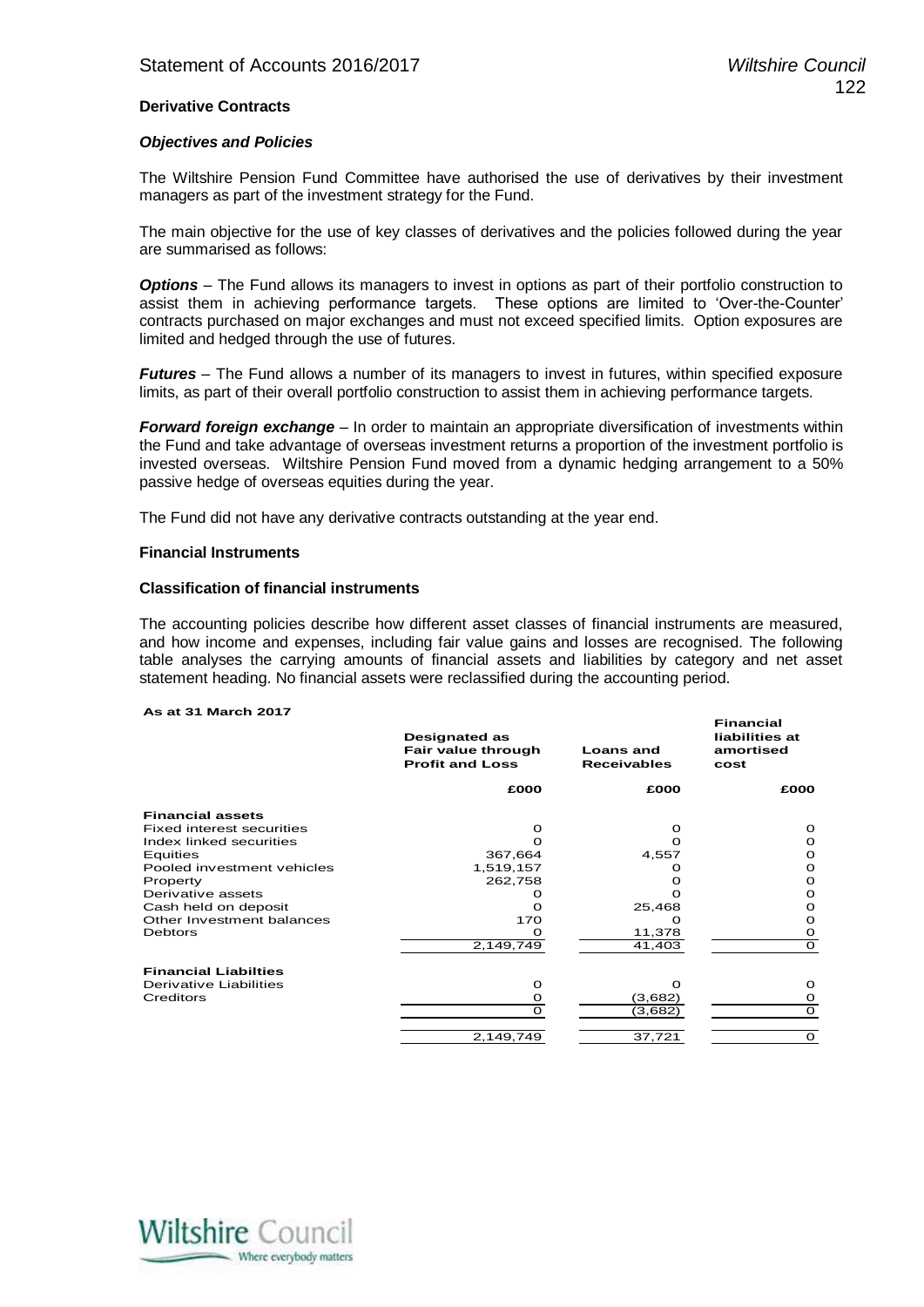|                                  | Designated as<br>Fair value through<br><b>Profit and Loss</b> | Loans and<br><b>Receivables</b> | <b>Financial</b><br>liabilities at<br>amortised<br>cost |
|----------------------------------|---------------------------------------------------------------|---------------------------------|---------------------------------------------------------|
|                                  | £000                                                          | £000                            | £000                                                    |
| <b>Financial assets</b>          |                                                               |                                 |                                                         |
| <b>Fixed interest securities</b> | 0                                                             | 0                               | 0                                                       |
| Index linked securities          | Ω                                                             | O                               | 0                                                       |
| Equities                         | 311,049                                                       | 9,799                           | 0                                                       |
| Pooled investment vehicles       | 1,252,637                                                     | 0                               | 0                                                       |
| Property                         | 230,505                                                       | 0                               | 0                                                       |
| Derivative assets                | 4,170                                                         |                                 | 0                                                       |
| Cash held on deposit             | 0                                                             | 24,962                          | 0                                                       |
| Other Investment balances        | 179                                                           | Ω                               | 0                                                       |
| <b>Debtors</b>                   | 0                                                             | 12,198                          | 0                                                       |
|                                  | 1,798,540                                                     | 46,959                          | $\Omega$                                                |
| <b>Financial Liabilties</b>      |                                                               |                                 |                                                         |
| Derivative Liabilities           | (2,924)                                                       | O                               | 0                                                       |
| Creditors                        |                                                               | (3,914)                         | 0                                                       |
|                                  | (2,924)                                                       | (3,914)                         | $\Omega$                                                |
|                                  | 1,795,616                                                     | 43,045                          | $\mathbf 0$                                             |

#### **Net gains/(losses) on financial instruments**

|                                                             | 2017<br>£000 | 2016<br>£000 |
|-------------------------------------------------------------|--------------|--------------|
| <b>Financial assets</b>                                     |              |              |
| Fair value through profit and loss                          | 327,104      | (29, 810)    |
| Loans and receivables                                       | (9,079)      | (2,378)      |
| <b>Financial liabilities</b>                                |              |              |
| Fair value through profit and loss<br>Loans and receivables |              | (2,924)      |
| Total                                                       | 318,025      | (35,112)     |

#### **Financial Risk Disclosure**

As an LGPS Pension Fund, the Fund's objective is to achieve a relatively stable "real" return above the rate of inflation over the long term. In order to achieve this objective the Fund holds financial instruments such as securities (equities, bonds), property, pooled funds (collective investment schemes) and cash and cash equivalents. The Fund's activities expose it to a variety of financial risks including Market Risk, Credit Risk and Liquidity Risk.

All the Fund's investments are managed by appointed Investment Managers. All investments are held by BNY Mellon who act as custodian on behalf of the Fund. Each investment manager is required to invest the assets managed by them in accordance with the terms of a written investment mandate or pooled fund prospectus.

The Wiltshire Pension Fund Committee has determined that these managers are appropriate for the Fund and are in accordance with its investment strategy. The Committee obtains regular reports from each investment manager and its Investment Consultant on the nature of investments made and associated risks.

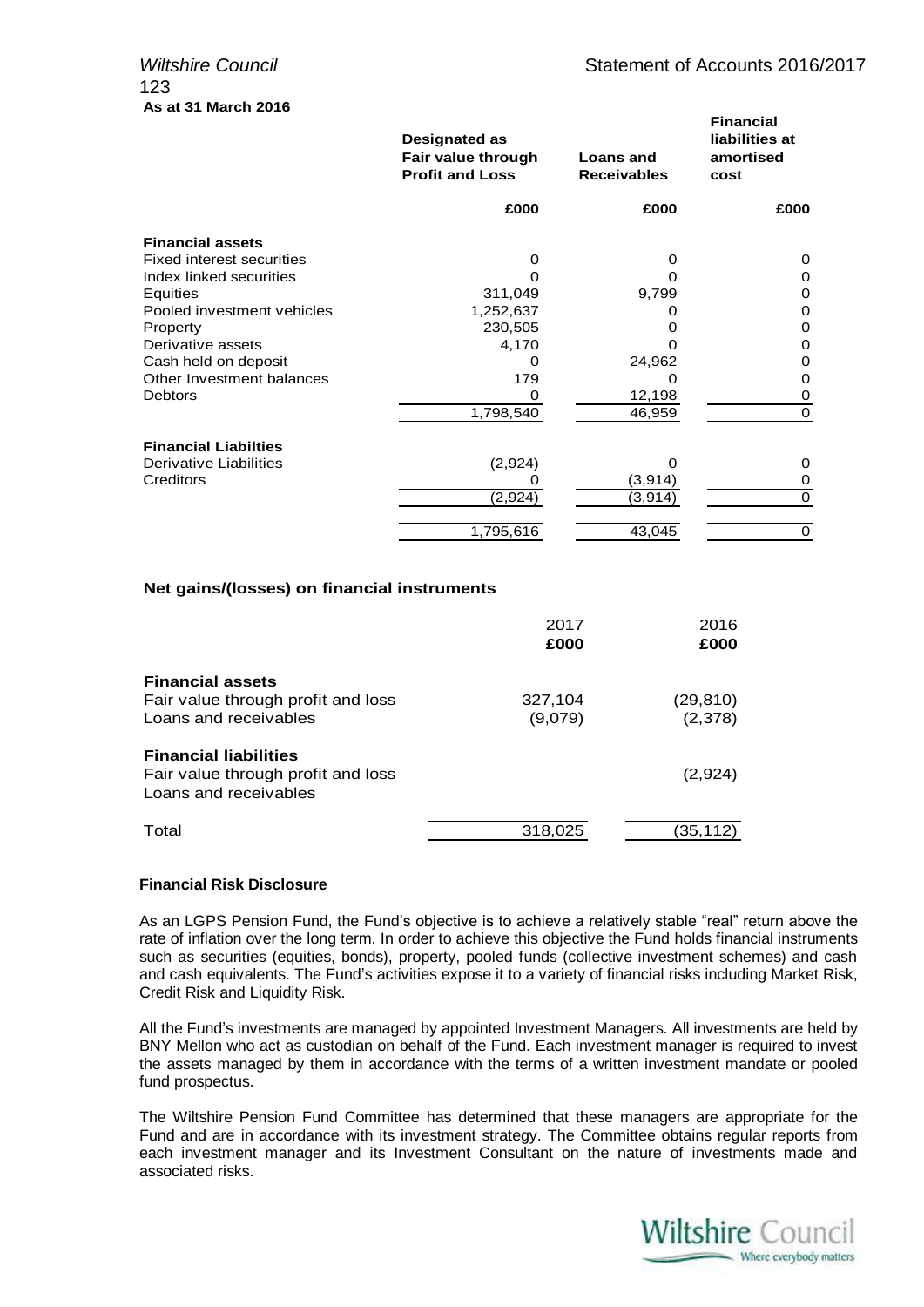The analysis below is designed to meet the disclosure requirements of IFRS 7.

#### **a) Market Risk**

Market risk represents the risk that the fair value of a financial instrument will fluctuate because of changes in market prices. This could be as a result of changes in market price, interest rates or currencies. The objective of the Funds Investment strategy is to manage and control market risk exposure within acceptable parameters, while optimising the return.

In general excessive volatility in market risk is managed through diversification across asset class and investment manager. Each manager is also expected to maintain a diversified portfolio within their allocation.

#### **1) Market Price Risk**

Market price risk represents the risk that the value of a financial instrument will fluctuate as a result of changes in market prices (other than those arising from interest rate risk or foreign exchange risk), whether those changes are caused by factors specific to the individual instrument or its issuer or factors affecting the market in general.

By diversifying investments across asset classes and managers, the Fund aims to reduce the exposure to price risk. Diversification of asset classes seeks to reduce correlation of price movements, whilst the appointment of specialist managers enables the Fund to gain from their investment expertise.

#### **Market Price - Sensitivity Analysis**

The sensitivity of the Fund's investments to changes in market prices has been analysed using the volatility of returns experienced by asset classes. The volatility data has been provided by the Fund's Investment Advisor (Mercers) and is broadly consistent with a one-standard deviation movement. The volatility is measured by the (annualised) estimated standard deviation of the returns of the assets relative to the liability returns. Such a measure is appropriate for measuring "typical" variations in the relative values of the assets and liabilities over short time periods. It is not appropriate for assessing longer term strategic issues. The analysis assumes that all other variables, in particular, interest rates and foreign exchange rates, remain constant.

Movements in market prices would have increased or decreased the net assets valued at 31 March 2017 and 2016 by the amounts shown below.

| As at 31 March 2017                       | Value     | <b>Volatility</b> | <b>Increase</b> | <b>Decrease</b> |
|-------------------------------------------|-----------|-------------------|-----------------|-----------------|
|                                           |           | £000 of return    | £000            | £000            |
| Baillie Gifford - Global Equity           | 356,091   | 17.30%            | 61,604          | (61, 604)       |
| <b>CBRE</b> - Property                    | 291,670   | 14.50%            | 42,292          | (42, 292)       |
| Legal & General - Equity                  | 285,230   | 17.00%            | 48,489          | (48,489)        |
| Legal & General - Gilts                   | 124,949   | 8.80%             | 10,996          | (10, 996)       |
| Legal & General - Global Equity           | 96,098    | 17.00%            | 16,337          | (16, 337)       |
| Legal & General - Fundamentals            | 302,496   | 17.00%            | 51,424          | (51,424)        |
| Barings - Dynamic Assets Allocation       | 210,749   | 11.90%            | 25,079          | (25,079)        |
| Partners Group - Infrastructure           | 37.111    | 15.00%            | 5,567           | (5, 567)        |
| <b>Investec - Emerging Markets</b>        | 232,595   | 20.10%            | 46,752          | (46,752)        |
| Loomis Sayles - Multi Asset Credit        | 92,798    | $6.00\%$          | 5,568           | (5, 568)        |
| Loomis Sayles - Absolute Return Bond Fund | 138,504   | 6.00%             | 8,310           | (8,310)         |
| M&G - Financing Fund                      | 5,807     | $0.00\%$          | 0               |                 |
| Berenberg Bank - Dynamic Currency Fund    |           | 0.00%             | 0               | 0               |
|                                           | 2,174,105 |                   | 322,418         | (322,418)       |

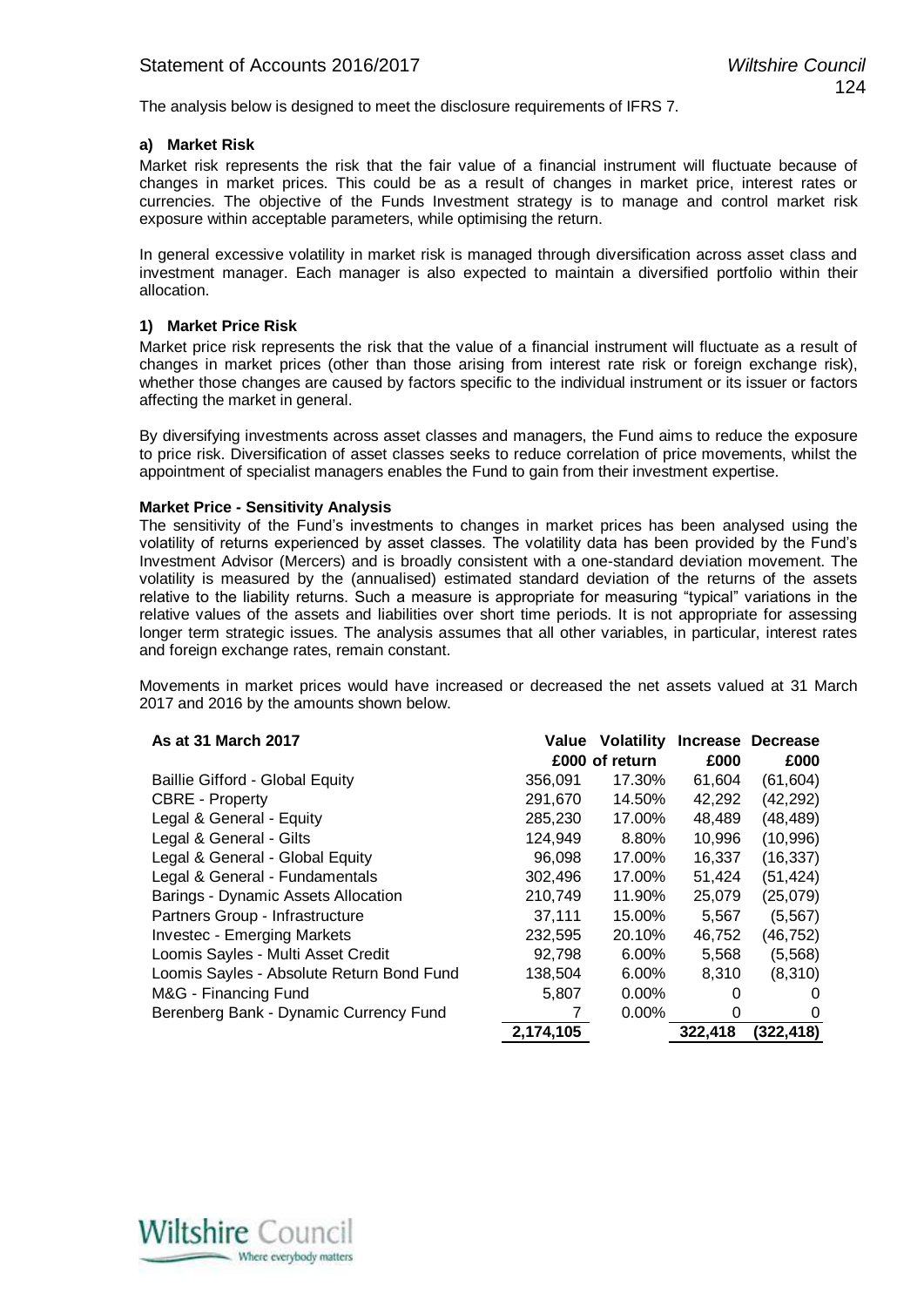| As at 31 March 2016                            | Value     | <b>Volatility</b> |         | Increase Decrease |
|------------------------------------------------|-----------|-------------------|---------|-------------------|
|                                                |           | £000 of return    | £000    | £000              |
| <b>Baillie Gifford - Global Equity</b>         | 299,625   | 17.30%            | 51,835  | (51, 835)         |
| <b>CBRE</b> - Property                         | 254,412   | 14.70%            | 37,399  | (37, 399)         |
| Legal & General - Equity                       | 233,029   | 17.30%            | 40,314  | (40, 314)         |
| Legal & General - Gilts                        | 102,399   | 8.50%             | 8,704   | (8,704)           |
| Legal & General - Global Equity                | 107,282   | 17.30%            | 18,560  | (18, 560)         |
| Legal & General - Fundamentals                 | 253,529   | 17.30%            | 43,861  | (43, 861)         |
| Barings - Dynamic Assets Allocation            | 190,362   | 12.10%            | 23,034  | (23, 034)         |
| Partners Group - Infrastructure                | 17,908    | 15.50%            | 2,776   | (2,776)           |
| <b>Investec - Emerging Markets</b>             | 152,985   | 21.50%            | 32,892  | (32, 892)         |
| Loomis Sayles - Multi Asset Credit             | 82,208    | 6.00%             | 4,932   | (4,932)           |
| Loomis Sayles - Absolute Return Bond Fund      | 119,954   | 6.00%             | 7,197   | (7, 197)          |
| M&G - Financing Fund                           | 9,799     | $0.00\%$          | 0       | 0                 |
| Berenberg Bank - Dynamic Currency Fund         | 2,875     | $0.00\%$          | 0       | 0                 |
| Capital International - Global Equity          | 17        | $0.00\%$          | 0       | 0                 |
| Capital International - Absolute Income Grower | 8         | $0.00\%$          | 0       | 0                 |
|                                                | 1,826,392 |                   | 271,504 | (271, 504)        |

#### **2) Interest Rate Risk**

Interest rate risk is the risk that the fair value or future cash flows of a financial instrument will fluctuate because of changes in market interest rates.

The Fund's exposure to interest rate movements from its investments in cash & cash equivalents, fixed interest and loans at 31 March 2017 and 2016 are provided below.

|                                  | 31 March 2017<br>£000 |
|----------------------------------|-----------------------|
| Cash held on deposit             | 19,799                |
| <b>Fixed Interest Securities</b> | 231,301               |
| Loans                            | 4,557                 |
|                                  | $\overline{255,}657$  |
|                                  | 31 March 2016         |
|                                  | £000                  |
| Cash held on deposit             | 20,977                |
| <b>Fixed Interest Securities</b> | 202,162               |
| Loans                            | 9,799                 |
|                                  | 232.938               |

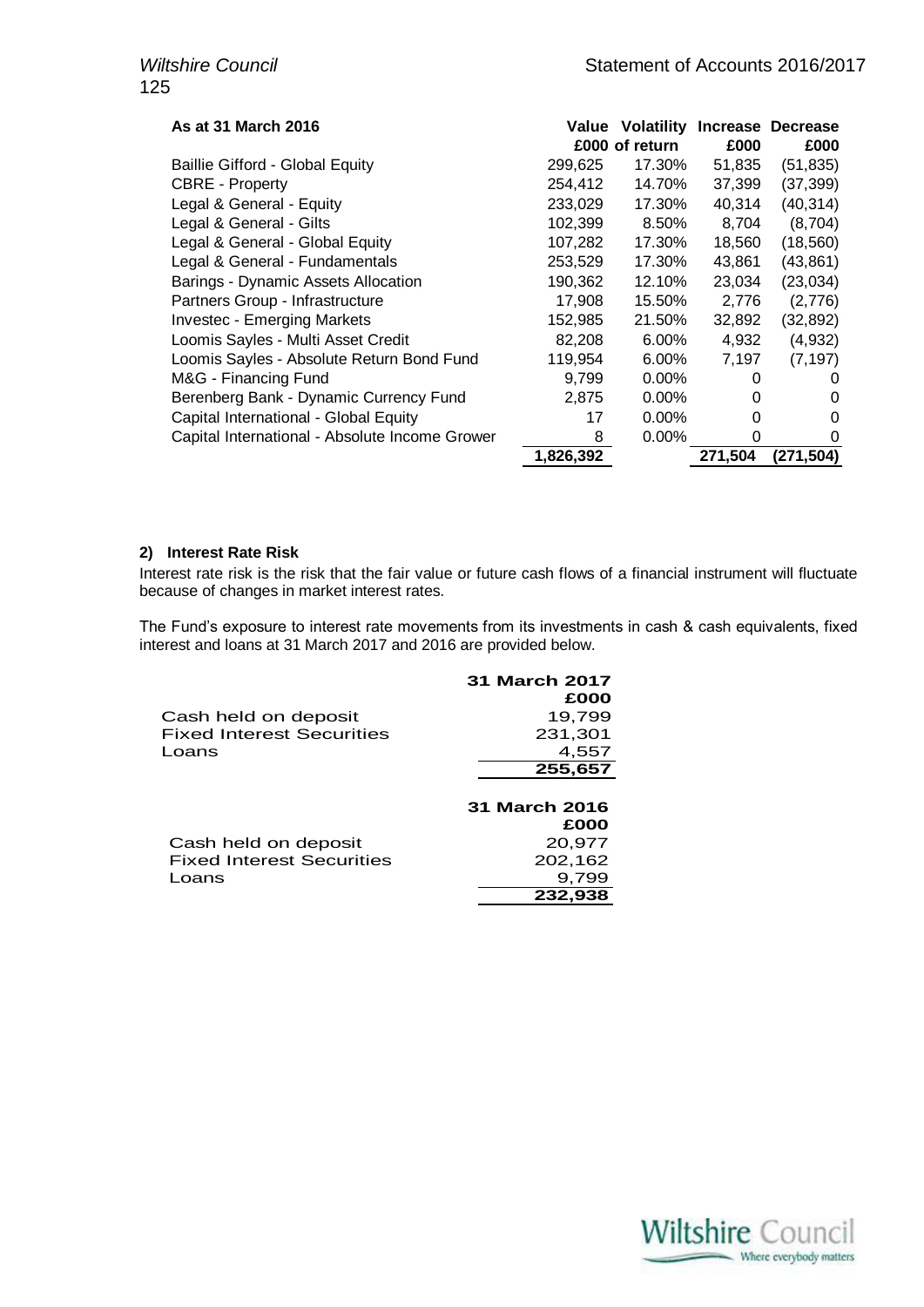#### **Interest Rate – Sensitivity Analysis**

The Pension Fund recognises that interest rates vary and can impact on the fair value of the assets. The sensitivity of the Fund's investments to changes in interest rates has been analysed by showing the effect of a 100 basis point (1%) change in interest rates. This analysis assumes that all other variables, in particular foreign currency rates, remain constant.

|                                  | Value   | <b>Change in net assets</b> |           |
|----------------------------------|---------|-----------------------------|-----------|
| As at 31 March 2017              | £000    | £000                        | £000      |
|                                  |         | $+100$ BP                   | $-100$ BP |
| Cash held on deposit             | 19,799  | 198                         | (198)     |
| <b>Fixed Interest Securities</b> | 231,301 | (6,676)                     | 6,676     |
| Loans                            | 4,557   | O                           | 0         |
|                                  | 255,657 | (6, 478)                    | 6,478     |
|                                  |         |                             |           |
|                                  | Value   | <b>Change in net assets</b> |           |
| As at 31 March 2016              | £000    | £000                        | £000      |
|                                  |         | $+100$ BP                   | $-100$ BP |
| Cash held on deposit             | 20,977  | 210                         | (210)     |
| <b>Fixed Interest Securities</b> | 202,162 | (5,827)                     | 5,827     |
| Loans                            | 9,799   | Ő                           | 0         |

A 1% increase in interest rates will reduce the fair value of the relevant net assets and vice versa. The loans identified are part of the M&G Financing Fund. Borrowers pay a fixed annual interest rate agreed at the outset.

**232,938 (5,617) 5,617**

#### **3) Currency Risk**

Currency risk represents the risk that the fair value of financial instruments will fluctuate because of changes in foreign exchange rates. The Fund is exposed to currency risk on financial instruments that are denominated in a currency other than sterling. When sterling depreciates the sterling value of foreign currency denominated investments will rise and when sterling appreciates the sterling value of foreign currency denominated investments will fall.

Wiltshire Pension Fund moved from a dynamic hedging arrangement to a 50% passive hedge of overseas equities during the year.

The tables below show approximate exposures to each of the three major foreign currencies based on manager benchmarks and target allocations. This is based on the two global equity managers Baillie Gifford and Legal & General.

| 2017                         | <b>US Dollar</b> | Euro   | Yen    |
|------------------------------|------------------|--------|--------|
| <b>Benchmark Weights</b>     | 12.85%           | 3.04%  | 0.02%  |
| <b>Net Currency Exposure</b> | £'000            | £'000  | £'000  |
|                              | 279,400          | 66,015 | 530    |
| 2016                         | <b>US Dollar</b> | Euro   | Yen    |
| <b>Benchmark Weights</b>     | 20.89%           | 4.86%  | 1.96%  |
| <b>Net Currency Exposure</b> | £'000            | £'000  | £'000  |
|                              | 381,611          | 88,782 | 35,759 |

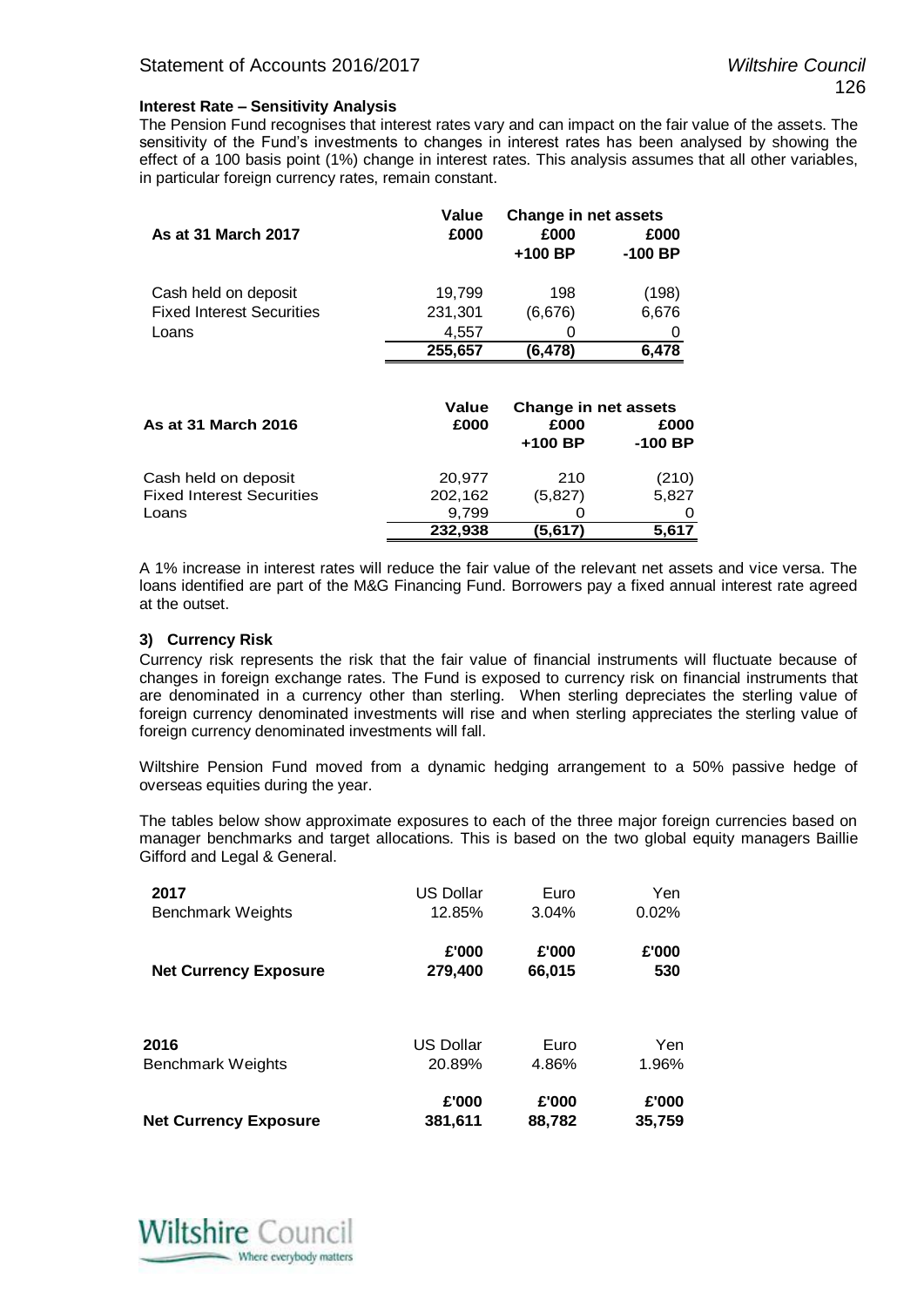## 127 **Currency Risk – Sensitivity Analysis**

The sensitivity of the Fund's investments to changes in foreign currency rates has been analysed using a 10% movement in exchange rates in either direction. This analysis assumes that all variables, in particular interest rates, remain constant.

A 10% strengthening or weakening of Sterling against the various currencies at 31 March 2017 and 31 March 2016 would have increased or decreased the net assets by the amount shown below.

| 2017                         | <b>Assets Held</b> | Change in net assets |           |  |
|------------------------------|--------------------|----------------------|-----------|--|
|                              | at Fair Value      | $+10%$               | $-10%$    |  |
|                              | £000               | £000                 | £000      |  |
| US Dollar                    | 279.400            | 27.940               | (27, 940) |  |
| Euro                         | 66,015             | 6,602                | (6,602)   |  |
| Yen                          | 530                | 53                   | (53)      |  |
| <b>Net Currency Exposure</b> | 345,945            | 34,595               | (34, 595) |  |
|                              |                    |                      |           |  |

| 2016                         | <b>Assets Held</b> | <b>Change in net assets</b> |           |  |
|------------------------------|--------------------|-----------------------------|-----------|--|
|                              | at Fair Value      | $+10%$                      | $-10%$    |  |
|                              | £000               | £000                        | £000      |  |
| <b>US Dollar</b>             | 381.611            | 38.161                      | (38, 161) |  |
| Euro                         | 88.782             | 8.878                       | (8, 878)  |  |
| Yen                          | 35,759             | 3,576                       | (3,576)   |  |
| <b>Net Currency Exposure</b> | 506,152            | 50,615                      | (50, 615) |  |

The Fund does hedge 50% of its overseas equity holdings therefore only a proportion of the gains/losses would be experienced. One important point to note is that currency movements are not independent of each other. If sterling strengthened generally it may rise against all the above currencies producing losses across all the currencies.

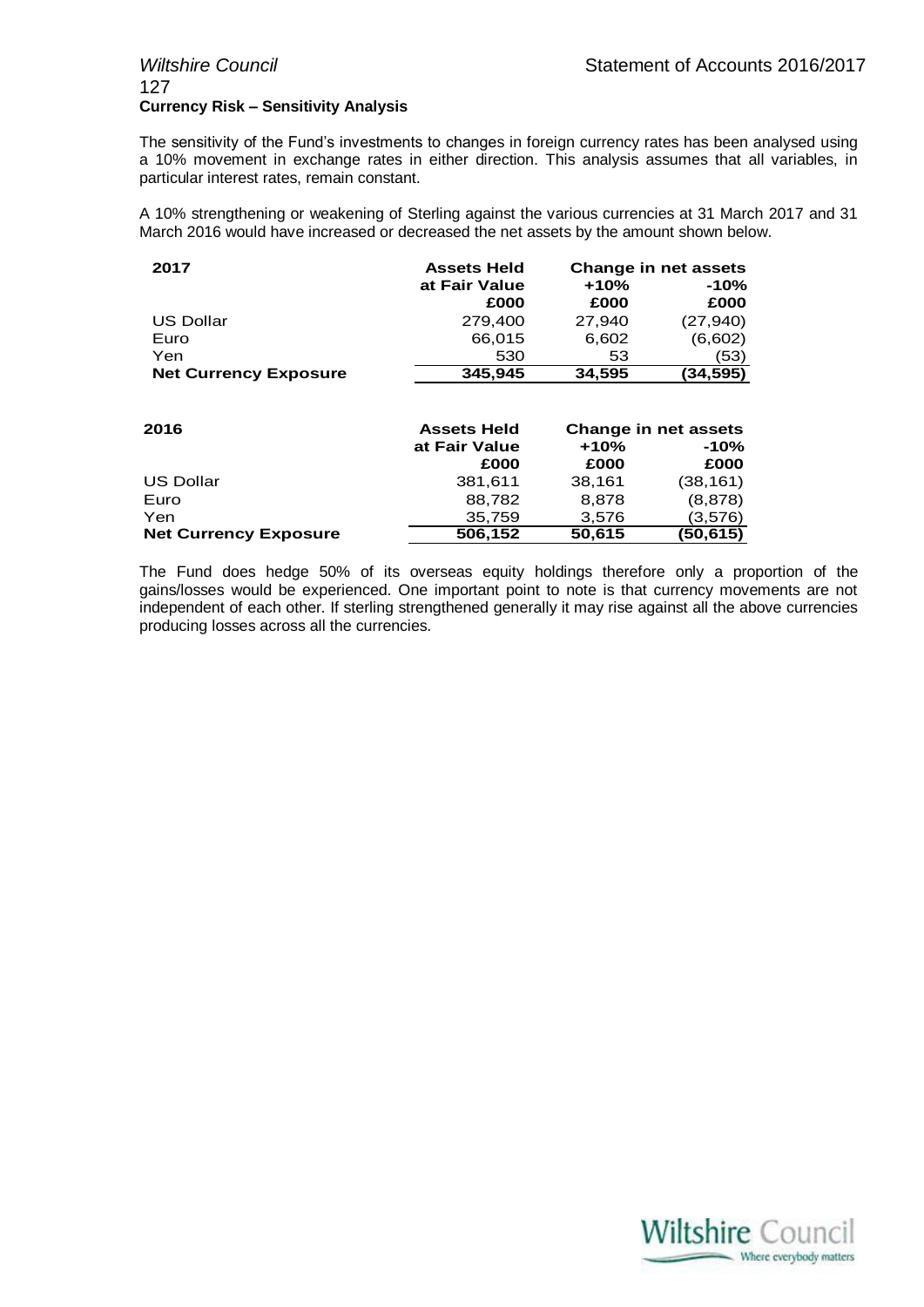#### **b) Credit Risk**

Credit risk represents the risk that the counterparty to the financial instrument will fail to meet their obligations and the Fund will incur a financial loss.

The Fund is exposed to credit risk through its investment managers, custodian and its daily treasury management activities. Credit risk is minimised through the careful selection and monitoring of counterparties.

A securities lending programme is run by the Fund's custodian, BNY Mellon, who manage and monitor the counterparty risk, collateral risk and the overall lending programme. The minimum level of collateral for securities on loan is 102%, however more collateral may be required depending upon the type of transaction. This level is assessed daily to ensure it takes account of market movements. The current collateral Wiltshire Pension Fund accepts is AAA rated supranational debt, AA rated debt and FTSE 350 Equity DBV. Securities lending is capped by investment regulations and statutory limits are in place to ensure that no more than 35% of eligible assets can be on loan at any one time.

Another source of credit risk is the cash balances held internally or by managers. The Pension Fund's bank account is held at HSBC, which holds a AA- long term credit rating and it maintains its status as a well capitalised and strong financial institution. The management of the cash held in this account is managed by the Council's Treasury Management Team in line with the Fund's Treasury Management Strategy which sets out the permitted counterparties and limits. Cash held by investment managers is invested with the custodian in a diversified money market fund rated AAAm.

The Fund's exposure to credit risk at 31 March 2017 and 2016 is the carrying amount of the financial assets.

#### **2017**

|                              | £000    |
|------------------------------|---------|
| Global Fixed interest pooled | 231,301 |
| Cash held on deposit         | 19,799  |
| Other investment balances    | 170     |
| <b>Current assets</b>        | 17.047  |
|                              | 268,317 |

#### **2016**

|                              | £000    |
|------------------------------|---------|
| Global Fixed interest pooled | 202,162 |
| Cash held on deposit         | 20,977  |
| Other investment balances    | 179     |
| Current assets               | 16,183  |
|                              | 239,501 |

#### **c) Liquidity Risk**

Liquidity risk represents the risk that the Fund will not be able to meet its financial obligations as they fall due. The main liabilities of the Fund relate to the benefits payable which fall due over a long period of time. The investment strategy reflects this and set out the strategic asset allocation of the Fund. Liquidity risk is mitigated by investing a proportion of the Fund in actively traded instruments in particular equities and fixed income investments. The Fund maintains a cash balance to meet operational requirements.

The following tables analyse the Fund's financial liabilities as at 31 March 2017 and 2016, grouped into relevant maturity dates.

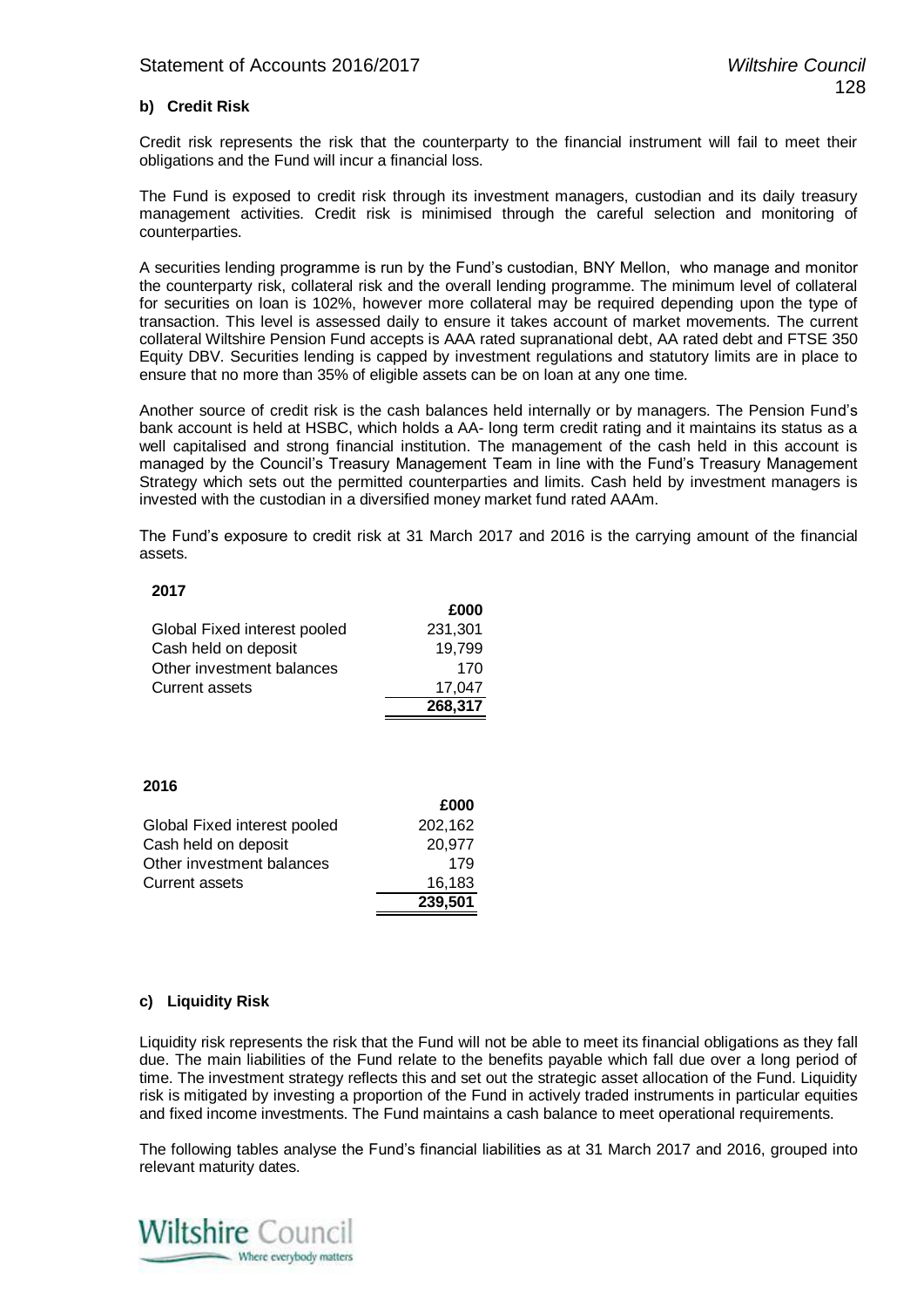| ווטוויסט סוווופוונ<br>129                                                     |                                   |                    | טומוסוווסווג ט                              |
|-------------------------------------------------------------------------------|-----------------------------------|--------------------|---------------------------------------------|
| 2017                                                                          | Carrying<br><b>Amount</b><br>£000 | 12 months<br>£000  | Less than Greater than<br>12 months<br>£000 |
| <b>Accounts Payable</b><br><b>Benefits Payable</b>                            | 143<br>493                        | 143<br>493         | 0<br>0                                      |
| <b>Sundry Creditors</b>                                                       | 3,046<br>3,682                    | 3,046<br>3,682     | 0<br>0                                      |
| 2016                                                                          | Carrying<br><b>Amount</b><br>£000 | 12 months<br>£000  | Less than Greater than<br>12 months<br>£000 |
| <b>Accounts Payable</b><br><b>Benefits Payable</b><br><b>Sundry Creditors</b> | 51<br>500<br>3,363                | 51<br>500<br>3,363 | 0<br>0<br>0                                 |
|                                                                               | 3,914                             | 3,914              | 0                                           |

#### **Fair Value Hierarchy**

The Fund measures fair values using the following fair value hierarchy that reflects the significance of the inputs used in making the measurements:

- Level 1: Unadjusted quoted prices in an active market for identical assets or liabilities that the Fund has the ability to access at the measurement date.
- Level 2: Inputs other than quoted prices under Level 1 that are observable for the asset or liability, either directly or indirectly.
- Level 3: Unobservable inputs for the asset or liability used to measure fair value that rely on the Funds own assumptions concerning the assumptions that market participants would use in pricing an asset or liability.

The tables below analyse financial instruments, measured at fair value at the end of the reporting period 31 March 2017 and 31 March 2016, by the level in the fair value hierarchy into which the fair value measurement is categorised. This has been produced from analysis provided by our custodian BNY Mellon.

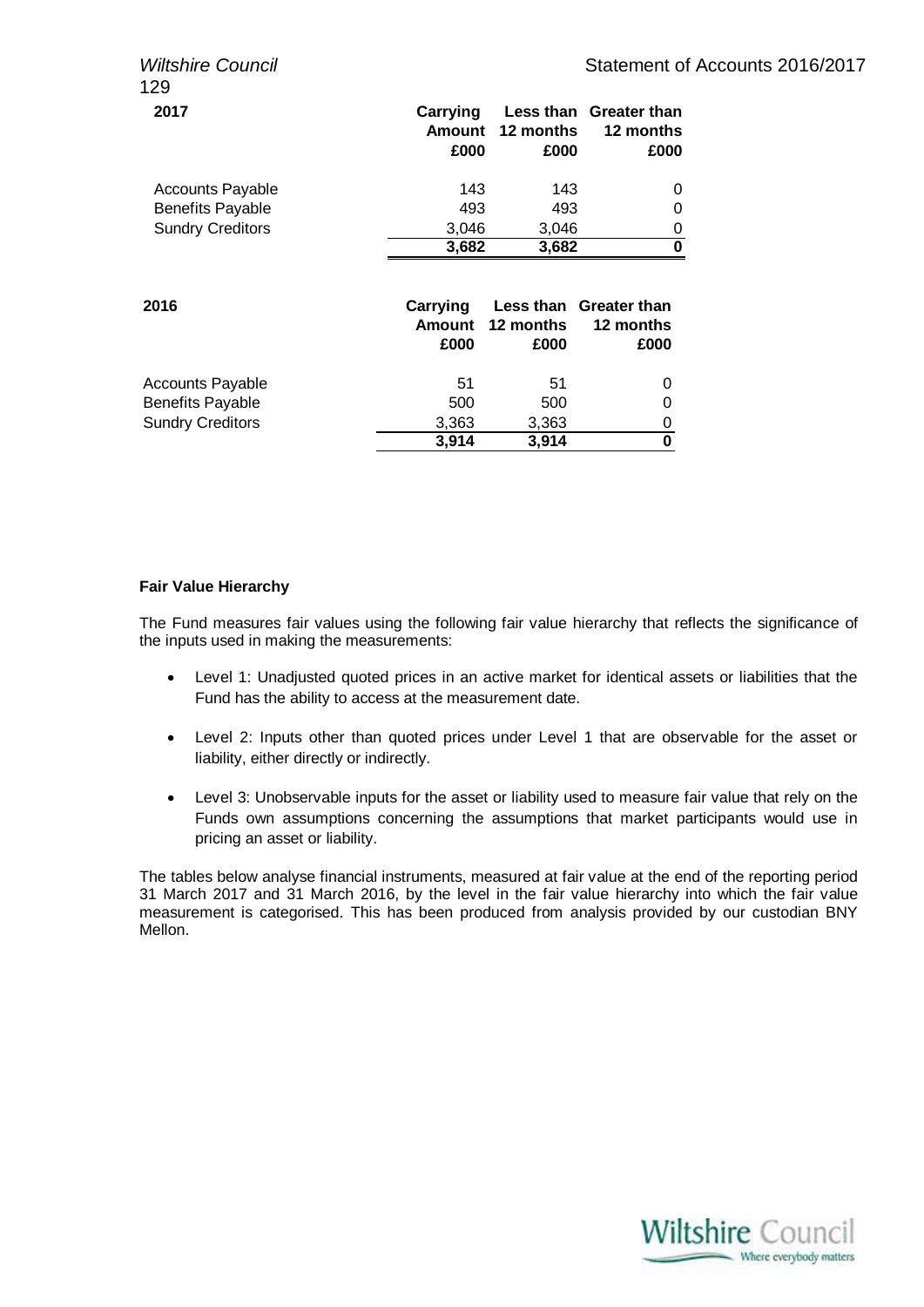| Statement of Accounts 2016/2017  |         |                    |         | <b>Wiltshire Council</b> |
|----------------------------------|---------|--------------------|---------|--------------------------|
|                                  |         |                    |         | 130                      |
| 2017                             | £000    | £000               | £000    | £000                     |
|                                  | Level 1 | Level <sub>2</sub> | Level 3 | Total                    |
| <b>Fixed Interest Securities</b> |         |                    |         | 0                        |
| <b>Index Linked Securities</b>   |         |                    |         | $\Omega$                 |
| Equities                         | 365,698 |                    | 6,523   | 372,221                  |
| Pooled Funds:                    |         |                    |         | $\Omega$                 |
| - Other                          |         | 1,483,417          | 35,740  | 1,519,157                |
| - Property                       |         | 106,923            | 155,835 | 262,758                  |
| Derivative assets                |         |                    |         | O                        |
| - Futures                        |         |                    |         | 0                        |
| - Options                        |         |                    |         | 0                        |
| - Forward FX                     |         |                    |         | $\Omega$                 |
|                                  | 365,698 | 1,590,340          | 198,098 | 2,154,136                |
| <b>Cash Deposits</b>             | 19,799  |                    |         | 19,799                   |
| Other Investment balances        | 170     |                    |         | 170                      |
|                                  | 385,667 | 1,590,340          | 198,098 | 2,174,105                |

| 2016                             | £000    | £000               | £000    | £000      |
|----------------------------------|---------|--------------------|---------|-----------|
|                                  | Level 1 | Level <sub>2</sub> | Level 3 | Total     |
| <b>Fixed Interest Securities</b> |         |                    |         | O         |
| <b>Index Linked Securities</b>   |         |                    |         | O         |
| <b>Equities</b>                  | 307,771 |                    | 13,077  | 320,848   |
| Pooled Funds:                    |         |                    |         | O         |
| - Other                          |         | 1,234,749          | 17,888  | 1,252,637 |
| - Property                       |         | 113,247            | 117,258 | 230,505   |
| Derivative assets                |         |                    |         | O         |
| - Futures                        |         |                    |         | $\Omega$  |
| - Options                        |         |                    |         | $\Omega$  |
| - Forward FX                     |         |                    |         | 0         |
|                                  | 307,771 | 1,347,996          | 148,223 | 1,803,990 |
| <b>Cash Deposits</b>             | 22,223  |                    |         | 22,223    |
| Other Investment balances        | 179     |                    |         | 179       |
|                                  | 330.173 | 1.347.996          | 148,223 | 1,826,392 |

During 2016/17 there were no transfers between level 1 and 2 of the fair value hierarchy.

The following tables present the movement in level 3 instruments for the year end 31 March 2017 and 31 March 2016.

| 2017<br>Opening balance | £000<br>148,223 |
|-------------------------|-----------------|
| Total gains/losses      | 2,618           |
| Purchases               | 70,693          |
| Sales                   | (23, 436)       |
| Transfer out of Level 3 | 0               |
| Closing balance         | 198,098         |

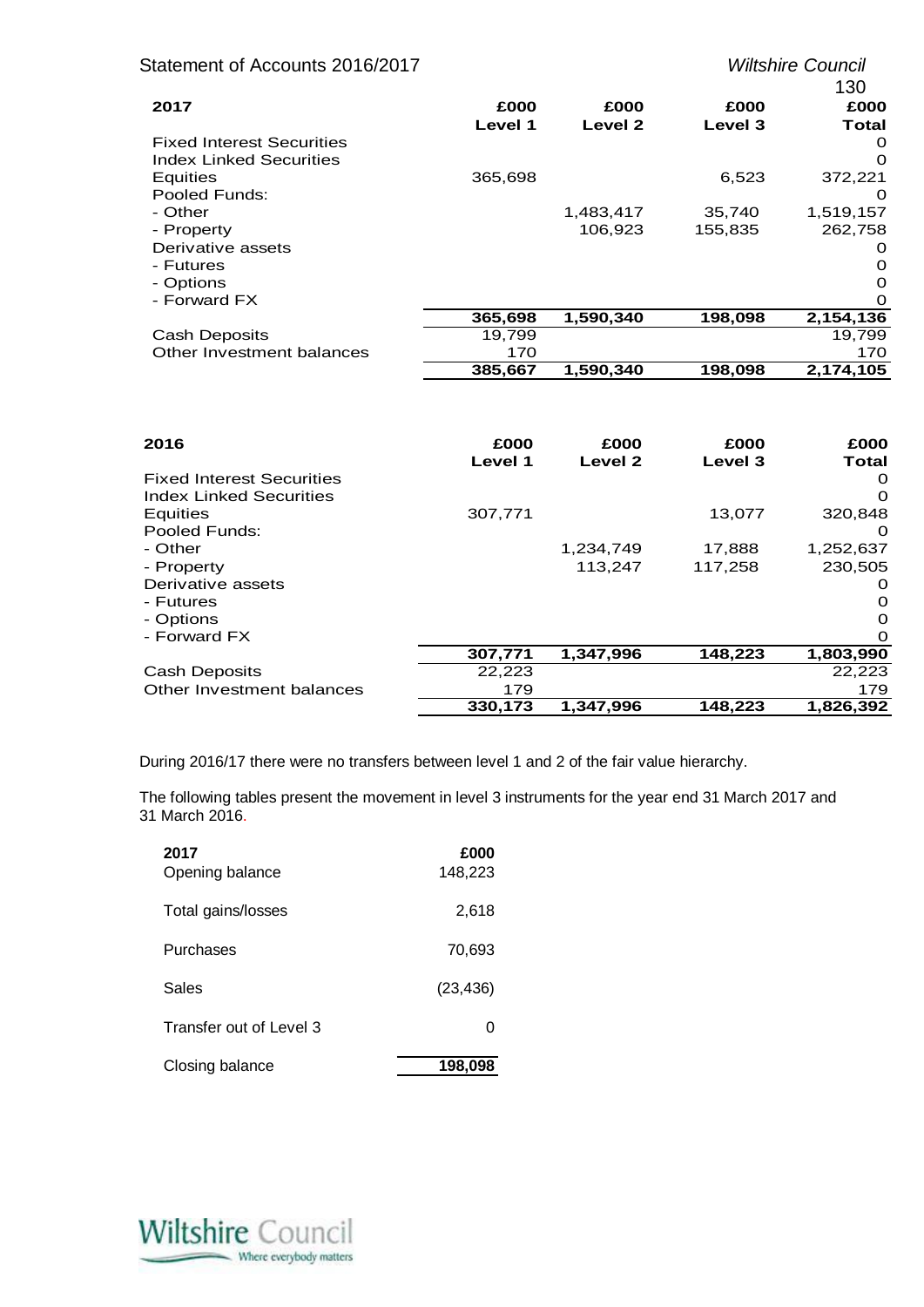| <b>Wiltshire Council</b><br>131 |                | Statement of Accounts 2016/2017 |
|---------------------------------|----------------|---------------------------------|
| 2016<br>Opening balance         | £000<br>87,727 |                                 |
| Total gains/losses              | 24,358         |                                 |
| Purchases                       | 39,537         |                                 |
| Sales                           | (3, 399)       |                                 |
| Transfer out of Level 3         | 0              |                                 |
| Closing balance                 | 148,223        |                                 |

### **The following table shows the sensitivity of assets valued**

#### **Sensitivity of assets valued at level 3**

|                        | Assessed      |             |          |          |
|------------------------|---------------|-------------|----------|----------|
|                        | Valuation     | Value at 31 | Value on | Value on |
|                        | range $(+/-)$ | March 2017  | increase | decrease |
|                        |               | £'000       | £'000    | £'000    |
| <b>Pooled Property</b> | 14.50%        | 157,801     | 180,682  | 134,920  |
| M&G Financing Fund     | $0.00\%$      | 4.557       | 4.557    | 4.557    |
| Infrastructure         | 15.00%        | 35,741      | 41,102   | 30,380   |
|                        |               | 198,099     | 226,341  | 169,857  |

**The following investments represent more than 5% of the net assets of the scheme:**

|                                              | 31 March 2017             |                               |
|----------------------------------------------|---------------------------|-------------------------------|
| <b>Security</b>                              | <b>Market</b><br>value £m | % of total<br>market<br>value |
| <b>L&amp;G UK Passive Equities</b>           | 285.2                     | 13.1                          |
| <b>Investec - Emerging Market Mult Asset</b> | 232.6                     | 10.7                          |
| Barings - Dynamic Asset Allocation Fund      | 210.7                     | 9.7                           |
| Loomis Sayles Strategic Alpha Fund           | 138.5                     | 6.4                           |
|                                              | 867.0                     | 39.9                          |

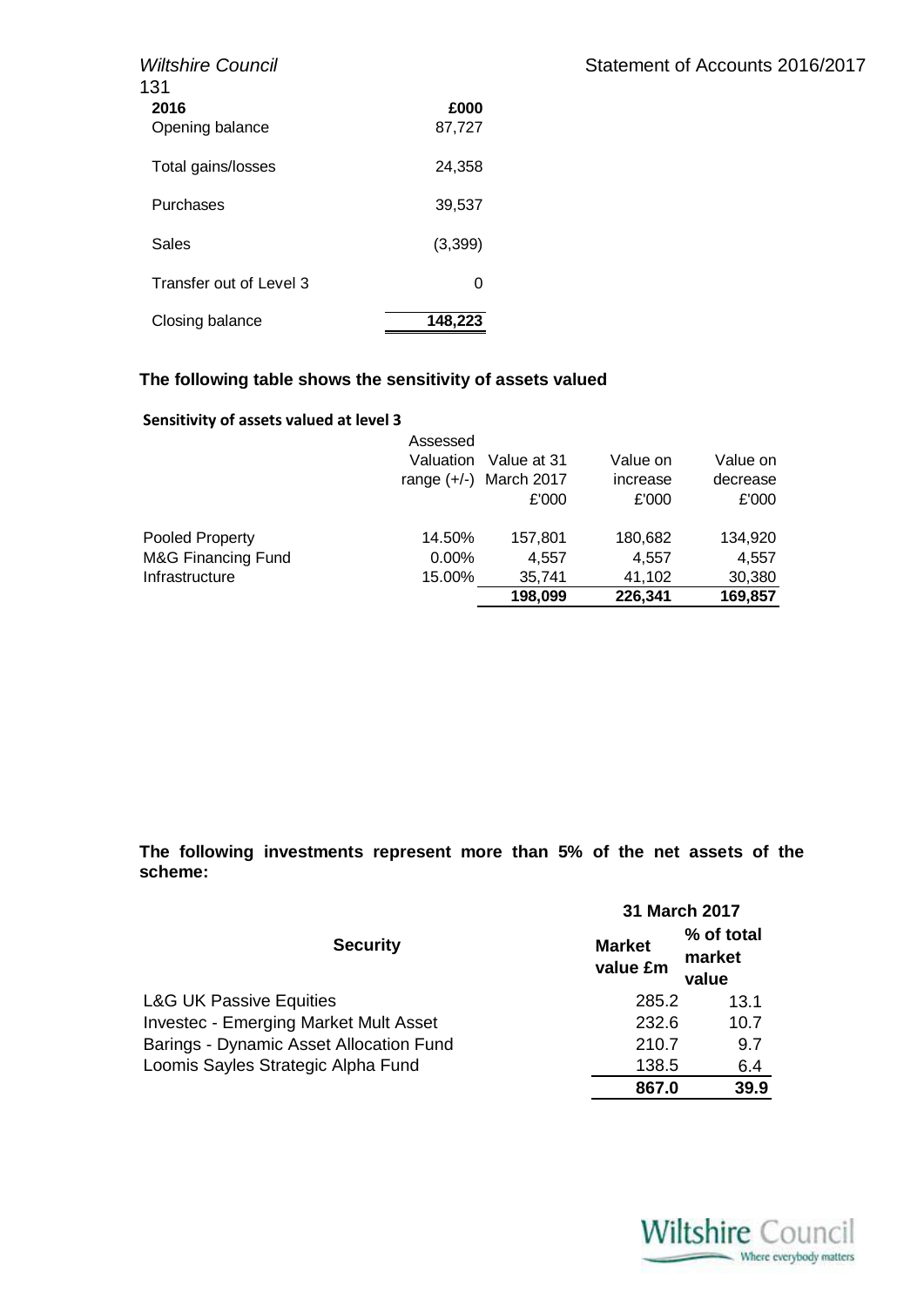#### **12 Investment management expenses**

|                                                                         | 2016/2017<br>£000 | 2015/2016<br>£000 |
|-------------------------------------------------------------------------|-------------------|-------------------|
| Management & Investment Admin Fees<br>Custody & Performance Measurement | 9,047<br>70       | 7,644<br>87       |
|                                                                         | 9,117             | 7,731             |

#### **13 Current assets**

|                                                     | 31 March 2017 | 31 March 2016 |
|-----------------------------------------------------|---------------|---------------|
|                                                     | £000          | £000          |
| Contributions due from other authorities and bodies |               |               |
| - Employees                                         | 1,536         | 1,390         |
| - Employers                                         | 5,199         | 5,386         |
| Income due from external managers and custodians    | O             | 0             |
| Debtors (Magistrates)                               | 2,895         | 3,860         |
| Other                                               | 1,748         | 1,562         |
| Cash balances                                       | 5,669         | 3,985         |
|                                                     | 17.047        | 16,183        |
| Less:                                               |               |               |
| Long term debtors (Magistrates)                     | 2,895         | 3,860         |
| <b>Net Current Assets</b>                           | 14.152        | 12,323        |
|                                                     |               |               |

Contributions due at the year end have been paid to the Fund subsequent to the year end in accordance with the Rates & Adjustment Certificate.

On 8 April 2011 Wiltshire Pension Fund received confirmation from the Government Actuary's Department that they agreed to make a payment to the Fund to cover the liabilities in respect of the Magistrates Courts. In the past active members employed by the Magistrates Courts were transferred out of the LGPS but pensioners/deferred members remained in. The payment would be in 10 instalments over the next 10 years. The total amount of the remaining debt is £3.86m, of this the following year's instalment (£0.965m) is classified as a debt repayable in one year, and the remaining balance £2.895m is a long term debtor.

#### **14 Current Liabilities**

|                                                 | 31 March 2017<br>£000 | 31 March 2016<br>£000 |
|-------------------------------------------------|-----------------------|-----------------------|
| Managers / Custody fees<br><b>HMRC</b><br>Other | 1,510<br>717<br>1,455 | 1,873<br>737<br>1,304 |
|                                                 | 3,682                 | 3.914                 |

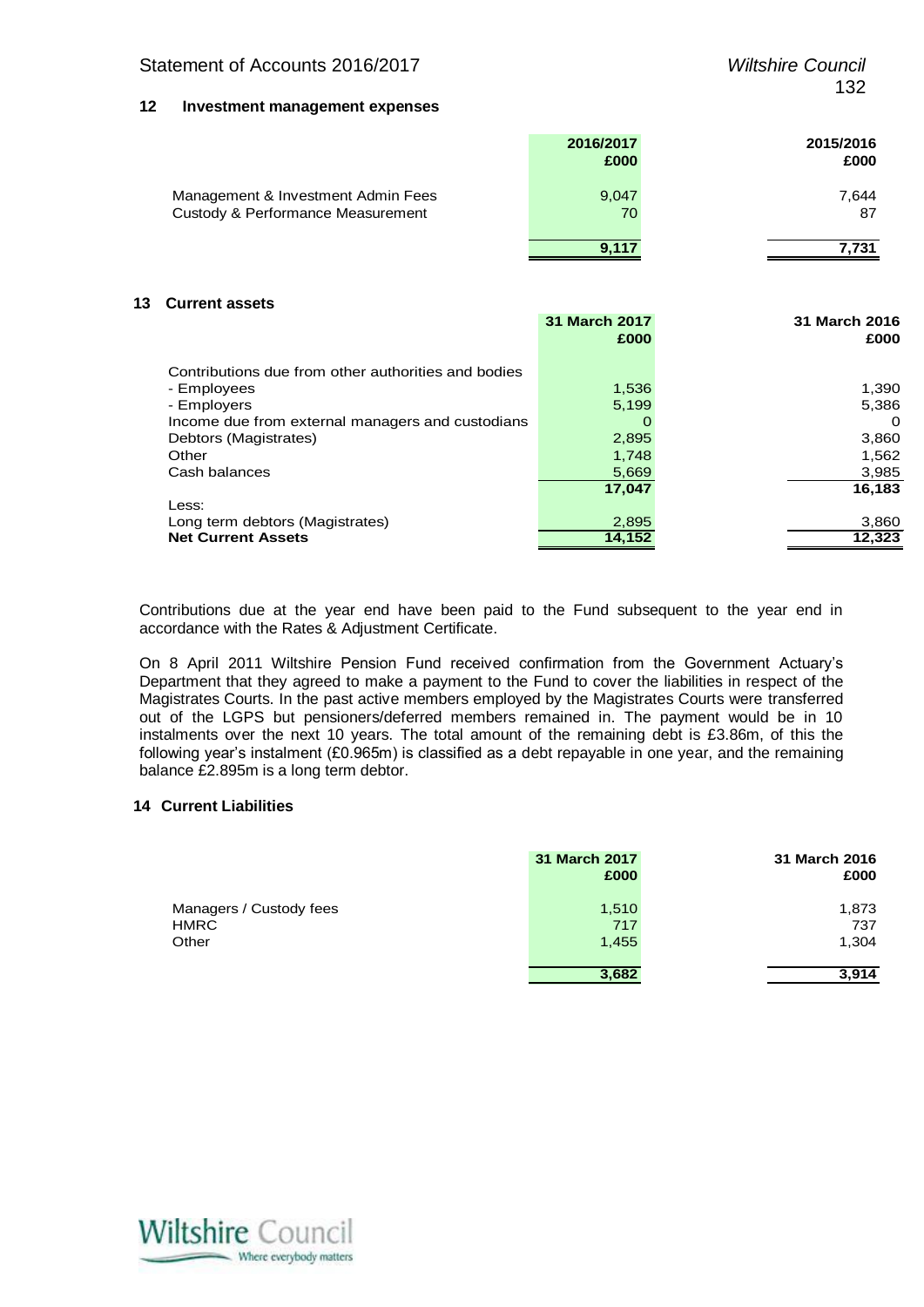#### *Wiltshire Council* **Statement of Accounts 2016/2017** 133 **15. Additional Voluntary Contributions (AVCs)**

Fund members paid contributions totalling £0.782 million (£0.649 million in 2015/2016) into their AVC funds during the year. At the year end, the value of funds invested on behalf of Fund members totalled £4.529 million (£3.700 million in 2015/2016), made up as follows:

|                                       | £ million |
|---------------------------------------|-----------|
| Equitable Life Assurance Society      |           |
| - With Profits Fund                   | 0.486     |
| - Unit Linked Managed Fund            | 0.216     |
| - Building Society Fund               | $\Omega$  |
| <b>Clerical Medical Funds</b>         |           |
| - With Profits Fund                   | 0.160     |
| - Unit Linked Managed Fund            | 0.939     |
| <b>NPI Funds</b>                      |           |
| - Managed Fund                        | 0.012     |
| - With Profits Fund                   | 0.097     |
| - Global Care Unit Linked Fund        | 0.062     |
| - Cash Deposit Fund                   | 0.024     |
| Prudential                            |           |
| - With Profits Cash Accumulation Fund | 0.893     |
| - Deposit Fund                        | 0.444     |
| - Diversified Growth Fund             | 0.422     |
| - Equity Passive                      | 0.059     |
| - Long Term Growth Fund               | 0.340     |
| - Pre-Retirement Fund                 | 0.187     |
| - Property Fund                       | 0.188     |
|                                       | 4.529     |

As mentioned earlier, AVC investments are not included in the Fund's financial statements.

#### **16. Employer Related Assets**

There are no employer related assets within the Fund.

#### **17. Related Party Transactions**

The Wiltshire Pension Fund is administered by Wiltshire Council. Consequently there is a strong relationship between the Council and the Pension Fund.

The Council incurred costs of £1.430m (2015/2016: £1.174m) in relation to the administration of the Fund and was subsequently reimbursed by the Fund for these expenses. The Council is also the single largest employer of members of the Pension Fund and contributed £30m to the Fund in 2016/2017 (2015/2016: £28m). A balance of £1.2m was owed by the Pension Fund to the Council at year end.

Part of the pension fund cash holdings are invested on the money markets by the treasury management operations of Wiltshire Council, through a service level agreement. During the year to 31 March 2017, the fund had an average investment balance of £5.6m (31 March 2016: £5m), earning interest of £21k (2015/2016: £27k) in these funds.

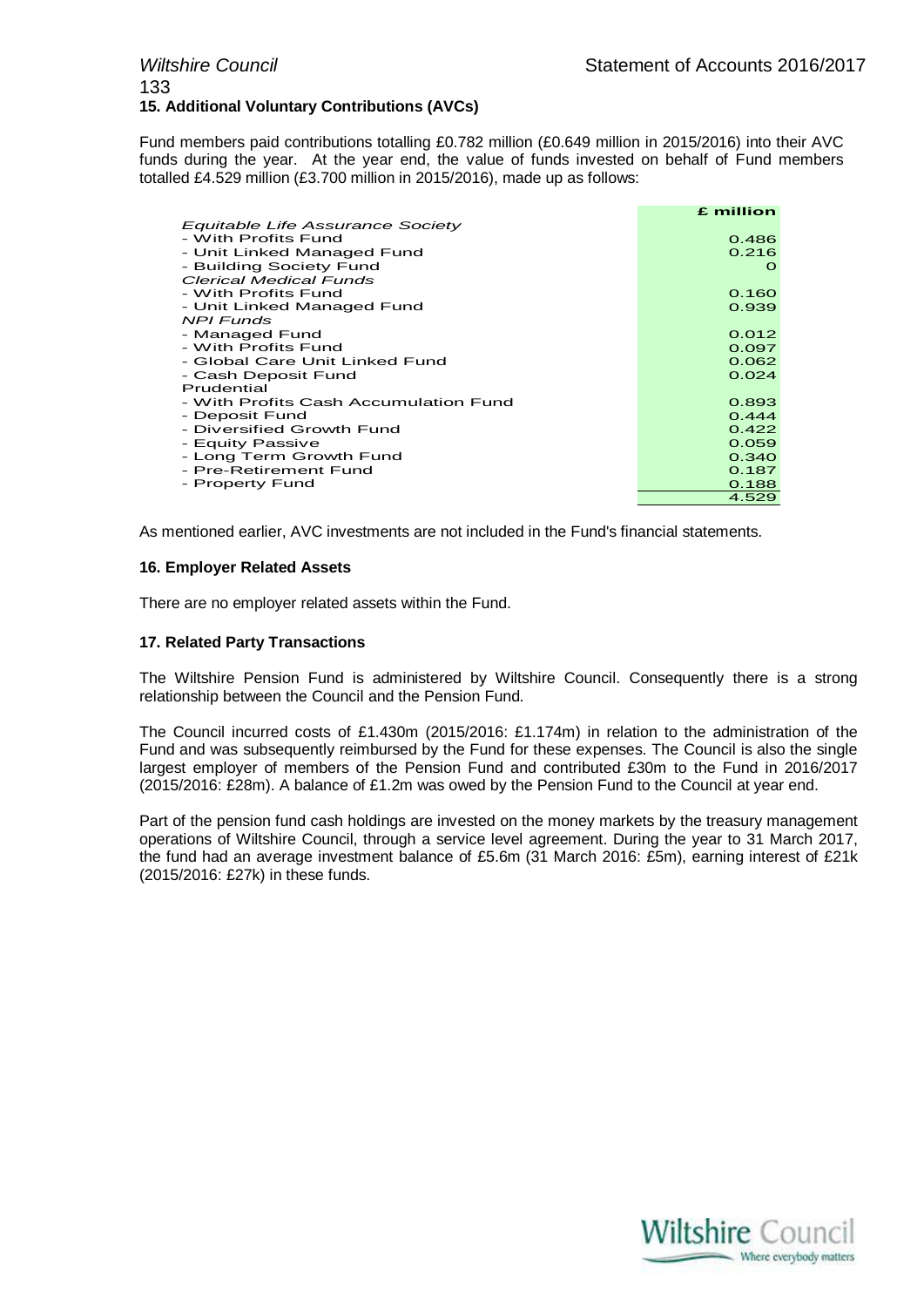#### **Governance**

There are two members of the Pension Fund Committee D Hall and L Stuart that are active members of the Pension Fund. These individuals are the employer bodies' representatives. Councillor Roy While is also a pensioner member of the Pension Fund.

#### **18. Guaranteed Minimum Pension**

The Fund continues to make progress on updating the details of Guaranteed Minimum Pensions (GMP) that were not previously shown on member's records. The Fund is working with HMRC on the GMP reconciliation project where all records will need to be reconciled by March 2018.

GMP elements of member's LGPS pension whose State Pension Age (SPA) is prior to 06/04/2016 are not increased by the Fund for Pre 1988 GMP (in respect of the period 06/04/1978 to 05/04/1988). But for Post 1988 element (in respect of the period 06/04/1988 to 05/04/1997) it is increased by a maximum of 3%. The Government increase the State Pension for the member fully on the Pre 1988 GMP element and for Post 1988 GMP element it is only increased if CPI is above 3%.

The effect of LGPS pensions not showing the correct amount of GMP for its members would mean that their pension would be increased by more than it should be.

Although these overpayments are costs to the Fund they have been included as expenditure in previous pension fund accounts, therefore no restatement is necessary.

The Government has announced that future GMP increases will be met in full by the Fund where a member's SPA falls between 06/04/2016 and 05/12/2018. However, we are awaiting further confirmation from the Government as to how GMPs will be increased for those member's whose SPA is after 05/12/2018.

#### **19. Contingent Liabilities and Contractual Commitments**

Outstanding capital commitments (investments) at 31 March 2017 totalled Euro 24.9m and USD 48.2m; representing GBP 59.84m (31 March 2016: Euro 30.550m; GBP 24.193m).

These commitments relate to outstanding call payments due on unquoted limited partnership funds held in the infrastructure part of the portfolio. The amounts 'called' are irregular in both size and timing from the original commitment.

#### **20. Post Balance Sheet Event**

On 25<sup>th</sup> November 2015 the Department of Communities and Local Government (DCLG) issued a consultation titled "Investment Reform Criteria and Guidance" inviting administering authorities to submit by 19<sup>th</sup> February 2016 their initial proposals for pooling LGPS assets into six 'British Wealth Funds' from April 2018 onwards, each containing at least £25bn of assets with the intention to reduce investment management costs while improving the net performance.

In response to the government agenda, Project Brunel was set up to explore the options for pooling investment assets across ten Funds. The founding Funds include The Environment Agency Pension Fund, and the Local Government Funds of Avon, Buckinghamshire, Cornwall, Devon, Dorset, Gloucestershire, Oxfordshire, Somerset and Wiltshire. The collective assets of the pool was approximately £23 billion as at March 2015.

Significant progress has been made by officers to set up a FCA regulated company called Brunel Pension Partnership. It is anticipated that key legal documents will be signed July 2017 formally establishing the company. Following this the FCA application will be submitted with the expected commencement date of pooling assets from April 2018.

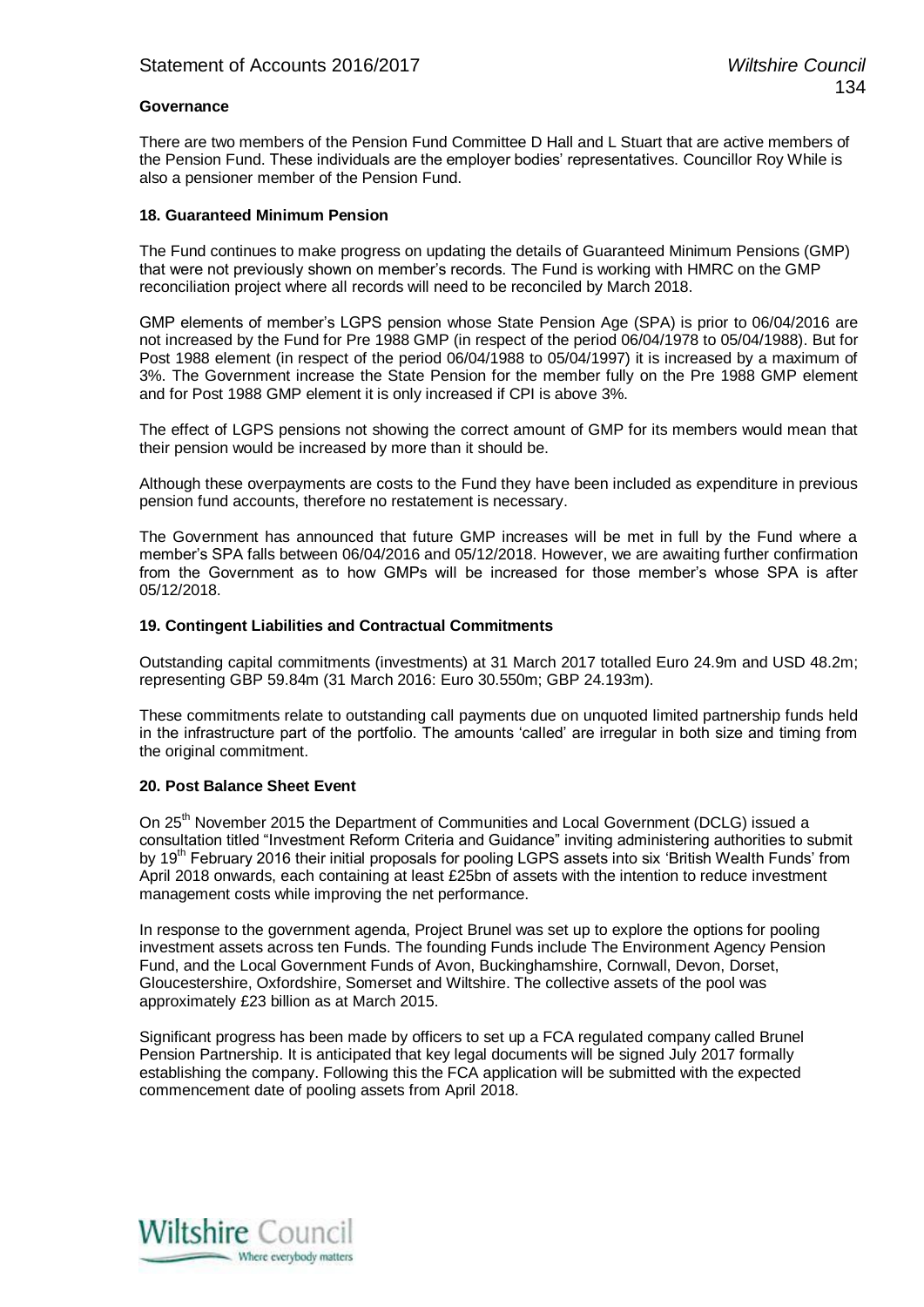#### *Wiltshire Council* **Statement of Accounts 2016/2017** 135 **Actuarial Statement in respect of IAS26 as at 31.03.2017**

#### **Introduction**

CIPFA's Code of Practice on Local Authority Accounting 2016/17 requires administering authorities of LGPS funds that prepare pension fund accounts to disclose what IAS26 refers to as the actuarial present value of promised retirement benefits. I have been instructed by the Administering Authority to provide the necessary information for the Wiltshire Pension Fund ("the Fund").

The actuarial present value of promised retirement benefits is to be calculated similarly to the Defined Benefit Obligation under IAS19. There are three options for its disclosure in pension fund accounts:

- Showing the figure in the Net Assets Statement, in which case it requires the statement to disclose the resulting surplus or deficit;
- As a note to the accounts; or
- By reference to this information in an accompanying actuarial report.

If an actuarial valuation has not been prepared at the date of the financial statements, IAS26 requires the most recent valuation to be used as a base and the date of the valuation disclosed. The valuation should be carried out using assumptions in line with IAS19 and not the Pension Fund's funding assumptions.

#### **Present value of Promised Retirement Benefits**

| £m                  | Year ended    |               |
|---------------------|---------------|---------------|
|                     | 31 March 2017 | 31 March 2016 |
| Active members      | 1.349         | 1.318         |
| Deferred pensioners | 853           | 558           |
| Pensioners          | 1,163         | 881           |
| <b>Total</b>        | 3,365         | 2.757         |

The promised retirement benefits at 31 March 2017 (2016) have been projected using a roll forward approximation from the latest formal funding valuation as at 31 March 2016 (2013). The approximation involved in the roll forward model means that the split of benefits between the three classes of member may not be reliable. However, I am satisfied that the total figure is a reasonable estimate of the actuarial present value of the benefit promises.

The above figures include both vested and non-vested benefits, although the latter is assumed to have a negligible value. Further, I have not made any allowance for unfunded benefits.

It should be noted the above figures are appropriate for the Administering Authority only for preparation of the Pension Fund accounts. They should not be used for any other purpose (i.e. comparing against liability measures on a funding basis or a cessation basis).

#### **Assumptions**

The assumptions used are those adopted for the Administering Authority's IAS19 report and are different as at 31 March 2017 and 31 March 2016. I estimate that the impact of the change of assumptions to 31 March 2017 is to increase the actuarial present value by £505m. I estimate that the impact of the change in demographic and longevity assumptions is to decrease the actuarial present value by £42m.

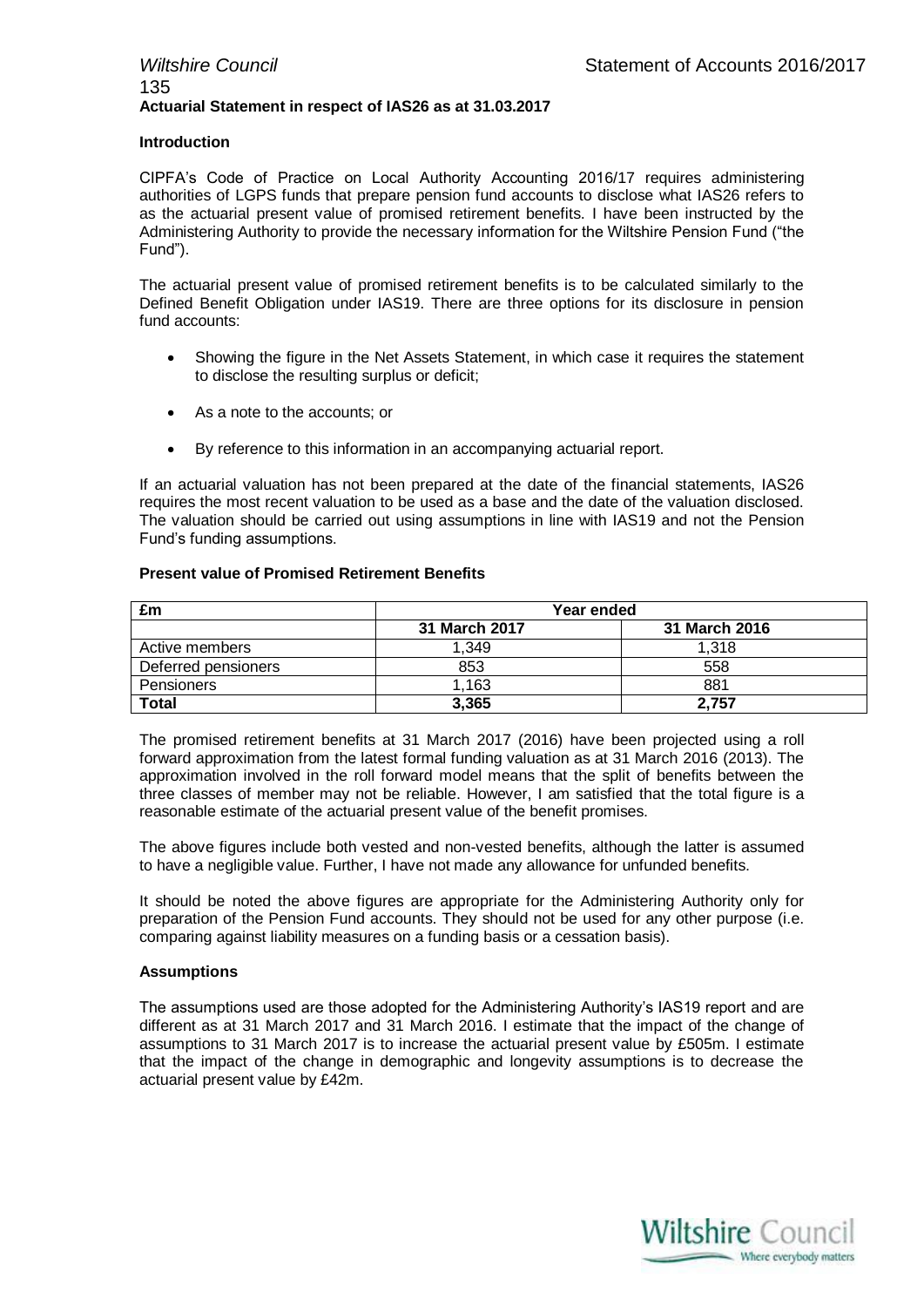#### **Financial assumptions**

| Year ended (%p.a.)    | 31 Mar 2017 31 Mar 2016 |         |  |
|-----------------------|-------------------------|---------|--|
| Pension Increase Rate | $2.4\%$                 | $2.2\%$ |  |
| Salary Increase Rate  | $2.7\%$                 | 4.2%    |  |
| Discount Rate         | 2.5%                    | 3.5%    |  |

#### **Longevity assumption**

Life expectancy is based on the Fund's VitaCurves with improvements in line with the CMI\_2013 model, assuming the current rate of improvements has reached a peak and will converge to a long term rate of 1.25% p.a. Based on these assumptions, the average future life expectancies at age 65 are summarised below:

|                           | <b>Males</b> | <b>Females</b> |
|---------------------------|--------------|----------------|
| <b>Current Pensioners</b> | 22.5 years   | 24.9 years     |
| Future Pensioners*        | 24.1 years   | 26.7 years     |

*\*Future pensioners (assumed to be aged 45 at the latest formal valuation)*

Please note that the longevity assumptions have changed since the previous IAS26 disclosure for the Fund.

#### **Commutation assumptions**

An allowance is included for future retirements to elect to take 50% of the maximum additional tax-free cash up to HMRC limits for pre-April 2008 service and 75% of the maximum tax-free cash for post-April 2008 service.

#### **Sensitivity Analysis**

CIPFA guidance requires the disclosure of the sensitivity of the results to the methods and assumptions used. The sensitivities regarding the principal assumptions used to measure the liabilities are set out below:

| Change in assumptions for the year<br>ended 31 March 2016 | Approximate %<br>Increase in liabilities | Approximate<br>monetary amount<br>(£m) |
|-----------------------------------------------------------|------------------------------------------|----------------------------------------|
|                                                           |                                          |                                        |
| 0.5% p.a. increase in the Pension                         | 8%                                       | 282                                    |
| Increase Rate                                             |                                          |                                        |
| 0.5% p.a. increase in Salary                              | 3%                                       | 90                                     |
| Increase Rate                                             |                                          |                                        |
| 0.5% decrease in Real Discount                            | 11%                                      | 379                                    |
| Rate                                                      |                                          |                                        |

The principal demographic assumption is the longevity assumption. For sensitivity purposes, I estimate that a 1 year increase in life expectancy would approximately increase the liabilities by around 3-5%.

#### **Professional notes**

This paper accompanies my covering report titled 'Actuarial Valuation as at 31 March 2017 for accounting purposes'. The covering report identifies the appropriate reliances and limitations for the use of the figures in this paper, together with further details regarding the professional requirements and assumptions.

Robert McInroy FFA

3 May 2017

For and on behalf of Hymans Robertson LLP

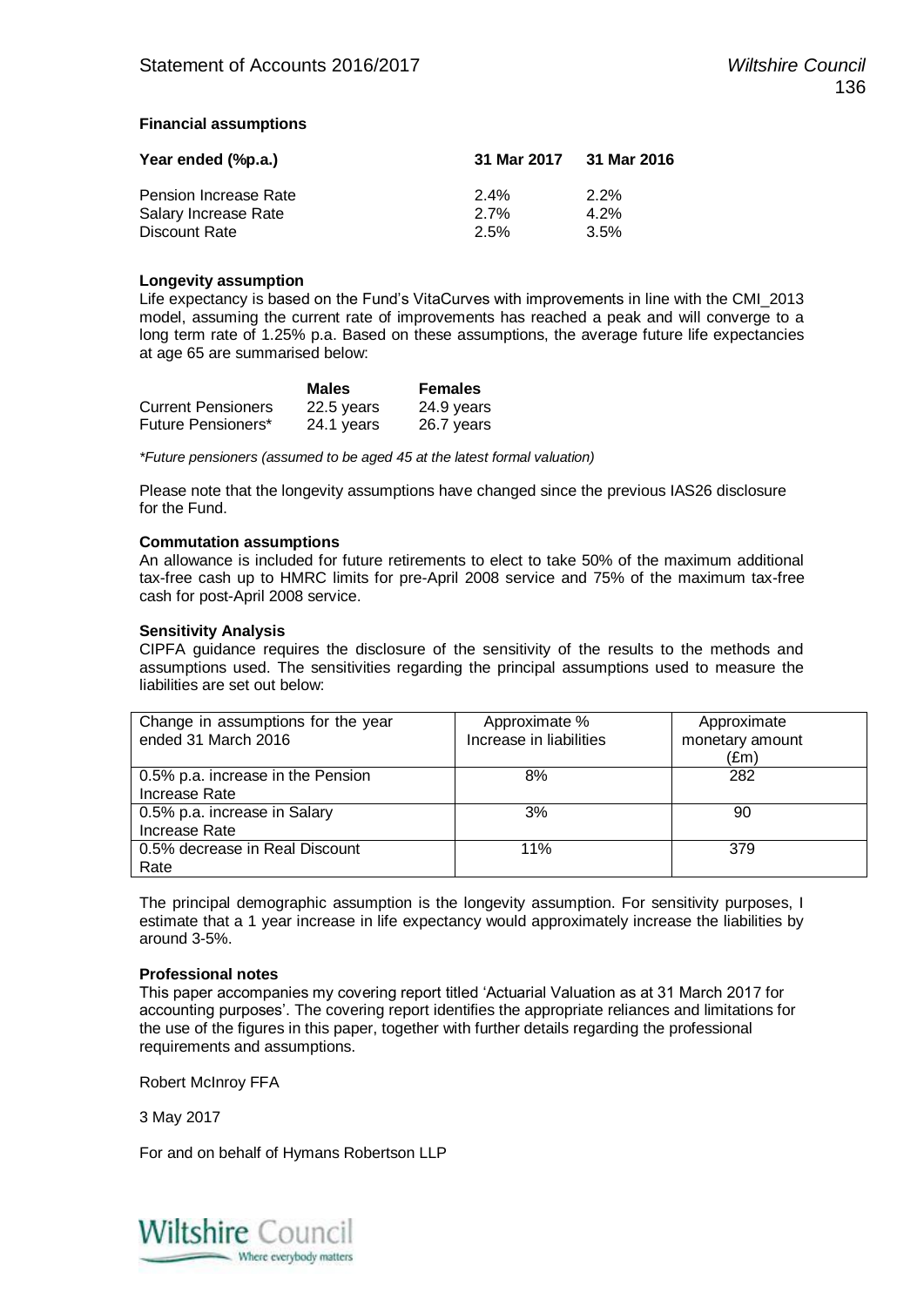#### **Scheduled/Resolution bodies Admitted bodies**

Wiltshire Council **Holy Rood PrimaryAcademy** Agincare Swindon Borough Council **Holy Cross Catholic Primary** Aster Communities Wiltshire & Swindon Fire Authority **Holy Trinity Calne Academy Aster Group** Aster Group Wiltshire Police PCC & CC Holy Trinity Devizes Academy Aster Living Amesbury Parish Council **Accord Academy** John of Gaunt Academy **Atkins Ltd** Blunsdon St Andrews Parish Council King William Academy Capita Business Services Ltd Bradford-on-Avon Town Council Kingsdown Academy Care Home Select (CHS) Calne Town Council **Caterlink 1** Lavington Academy Caterlink 1 Chippenham Town Council Chippenham Caterlink 2 Chippenham Town Council Lethbridge Academy Caterlink 2 Corsham Town Council Cricklade Town Council Malmesbury Primary Academy Churchill Services 1 Devizes Town Council **The Mead Primary Academy** Churchill Services 2 Haydon Wick Parish Council inc Castle Mead Academy CIPFA Highworth Town Council inc River Mead Academy Collaborative Schools Malmesbury Town Council **Millbrook Academy** Create Studios<br>
Marlborough Town Council Community First<br>
Morgan Vale Academy Community First Marlborough Town Council Melksham Town Council **New College College** Change Grow Live Change Grow Live Change Grow Live Change Grow Live College Change Grow Live Melksham Without Parish Council Casis Community Learning Change Devizes Museum Melksham Without Parish Council Mere Parish Council **State Accord Peatmoor Primary Academy** Direct Cleaning<br>
Peath Peath Direct Cleaning Wansdyke<br>
Peath Peats Primary Academy Direct Cleaning Wansdyke Purton Parish Council **Pewsey Primary Academy** Pewsey Primary Academy Redlynch **Pewsey Vale Academy Pewsey Vale Academy Edwards and Wards** Royal Wootton Bassett Town Council Queens Crescent Academy Elior UK Salisbury City Council **Rowde Academy** First City Nursing Steeple Ashton Parish Council **Royal Wootton Bassett School FCC Environment** Stratton St Margaret Parish Council Salisbury 6th Form Academy GLL Trowbridge Town Council Sarum Academy Greenwich Leisure Limited pt2 Wanborough Town Council **Sevenfields Academy** Great Western Hospital Great Western Hospital Warminster Town Council Shaw Ridge Academy Greenwich Leisure Limited Westbury Town Council **Sheldon Academy Innovate Services Innovate Services** Wilton Town Council **Somerset Road Academy Idverde** Wroughton Parish Council **Southbroom Infants Academy** Lifeways All Saints (Netheravon) Academy South Wilts Grammar School Mears Care Ltd North 1 Acorn Academy **South Wilts UTC** Mears care Ltd West 1 ATOM Southfield Junior Academy Mears Care East 2<br>Athelston Trust (Bradon Forest) Springfields Academy Places For People Leisure Athelston Trust (Bradon Forest) Athelston Trust (Malmesbury Academy) St Augustine's School The Order Of St John Care Trust Bishop Wordsworth Academy St Catherine's Academy Oxford Health NHS Trust<br>Blue kite Academy St Edmund's Calne Academy Ringway Bybrook Valley Academy **St Edmunds Girls Academy Salisbury** Reach Christian Malford Academy St Joseph's Academy Devizes Salisbury and South Wilts Museum Churchfield Academy **St Joseph's Academy Swindon** Sarsen Housing Colebrook Infants Academy St Laurence Academy Selwood Housing Commonweal Academy St Leonard's Academy Sodexo Corsham Primary Academy St Mary's Swindon Academy Seren Group Corsham Secondary Academy Swindon College Somerset Care Ltd inc Corsham Regis The Parks Academy Trust Southern Health NHS Foundation Trust Southern Health NHS Foundation Trust Dauntseys Academy United Learning Trust Spurgeons Devizes Academy Uplands Education Trust Public Power Solutions Diocese of Bristol Academy Trust UTC Swindon Swindon Swindon Swindon Swindon Swindon Swindon Swindon Swing Swindon Diocese of Salisbury Academy Trust Wansdyke Academy Swindon Dance<br>
Dorcan Technology Academy Wellington Academy Statement Statement Cheaning Company Dorcan Technology Academy Wellington Academy Eastrop Infants Academy West Ashton Academy Twigmarket Education Fellowship **Westlea Academy Westlea Academy** Visit Wiltshire Gorse Hill Academy Woodford Valley Academy Wiltshire CCG Hardenhuish School Ltd Hazelwood Academy Highworth Warneford Academy Holy Family Academy

John Bentley Academy **Aster Property Management** St Edmund's Calne Academy

Excalibur Academy White Horse Academies Greensquare (Westlea Housing Association) Goddards Park Academy **Wiltshire College Wiltshire and Swindon Sports Partnership**